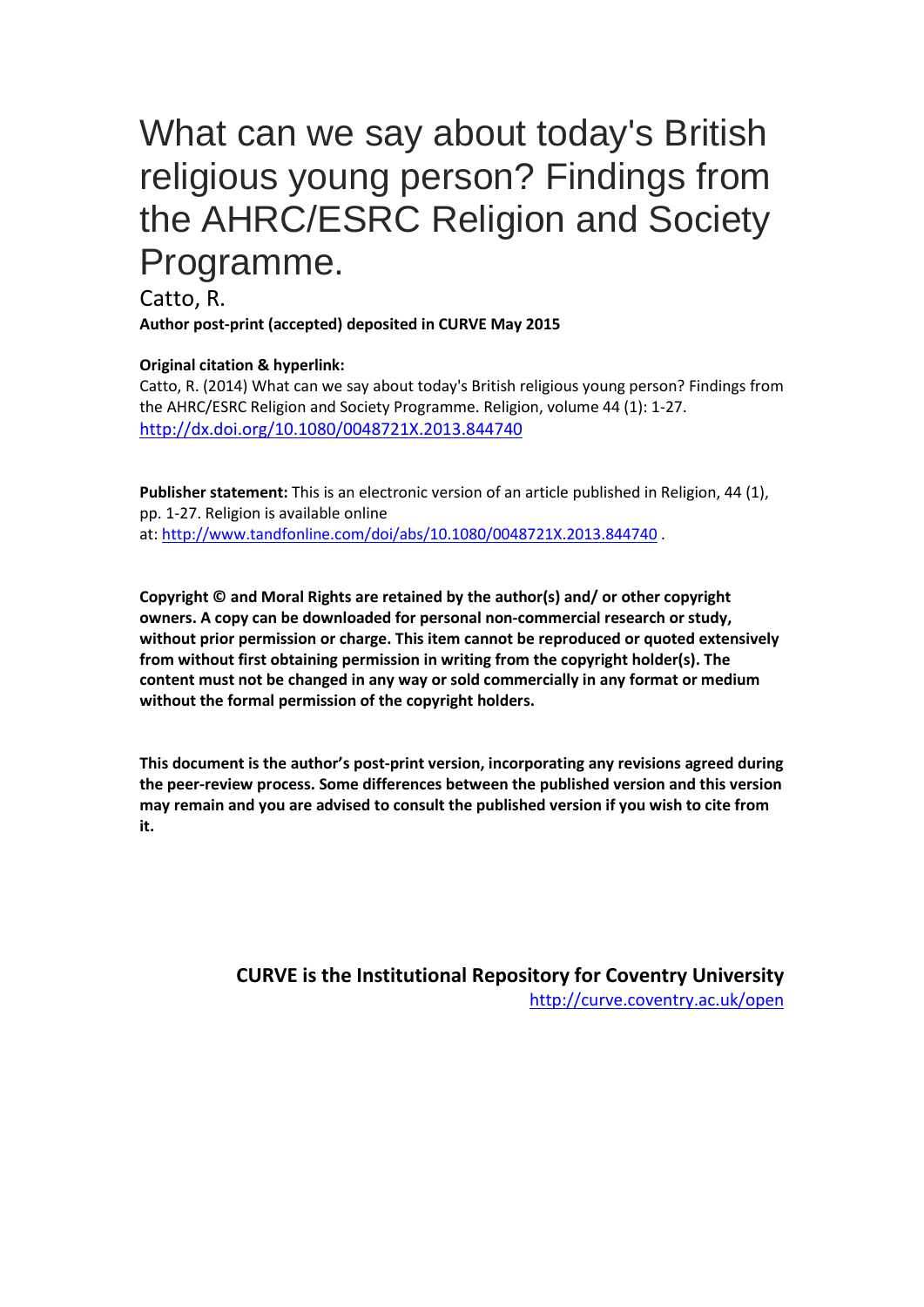**POST PRINT AUTHOR'S FINAL VERSION PUBLISHED AS Catto, Rebecca 'WHAT CAN WE SAY ABOUT TODAY'S BRITISH RELIGIOUS YOUNG PERSON?' FINDINGS FROM THE AHRC/ESRC RELIGION AND SOCIETY PROGRAMME.** *RELIGION***. ONLINE 6 NOVEMBER 2013: http://www.tandfonline.com/eprint/n6dpU3zIcBDEKt86D6YP/full**

What can we say about today's British religious young person? Findings from the **AHRC/ESRC Religion and Society Programme**

# **Key Words**

youth, young people, UK, education, authenticity, online, belief

# **Abstract**

Since the late twentieth century, research linking youth and religion has begun to grow. Such growth has been given a particular boost in the UK by the AHRC/ESRC Religion and Society Programme. This article addresses what we can say about today's British religious young person through review of new research findings from the Programme.

We certainly can no longer assume that a British religious young person is a practicing Christian. They are likely to engage with a range of offline and online resources in order to learn more about their faith, and feel some tensions between their commitments and engagement with wider society. Social class and other factors will affect their capacity to engage with religion and civil society. Like their non-religious peers, the British religious young person values relationships and authenticity. Tensions between structure and agency in our neoliberal age emerge through their story.

# **Introduction**

<u> 1989 - Johann Stein, fransk politiker (d. 1989)</u>

Thanks to a major research initiative we now know more than we ever have before about youth and religion in the UK. In 2007 two of the UK's government-funded research councils<sup>1</sup> jointly invested in the Religion and Society Programme<sup>2</sup> in order to commission research across disciplines in an area deemed a strategic priority. A further £4 million was then invested to fund a second youth-focused phase of commissioning, because research on youth and religion was assessed through consultation with stakeholders to be 'urgent and important for understanding modern British society.<sup>3</sup> This article presents and reviews research from the 21 projects commissioned in this phase and other related grants on the Programme, in comparison with other national and international research.<sup>4</sup> This is in order

 $1$  The Arts and Humanities Research Council (AHRC) and Economic and Social Research Council (ESRC).

 $2$  References in the text to the 'Religion and Society Programme', 'the Programme' and 'Religion and Society' all denote the AHRC/ESRC Religion and Society Programme.

<sup>&</sup>lt;sup>3</sup> 'AHRC/ESRC Religion and Society Programme Youth Call Research Programme Specification November 2007',

http://www.religionandsociety.org.uk/uploads/docs/2009\_11/1259142192\_Religion and Society - Youth Call Specification.pdf (accessed 11:03 10 November 2012).

<sup>&</sup>lt;sup>4</sup> For a guide to the Programme projects referenced in the text, please see Appendix 1. which lists them all in alphabetical order by surname of the principal investigator, followed by their university, the project title and type of award. Visit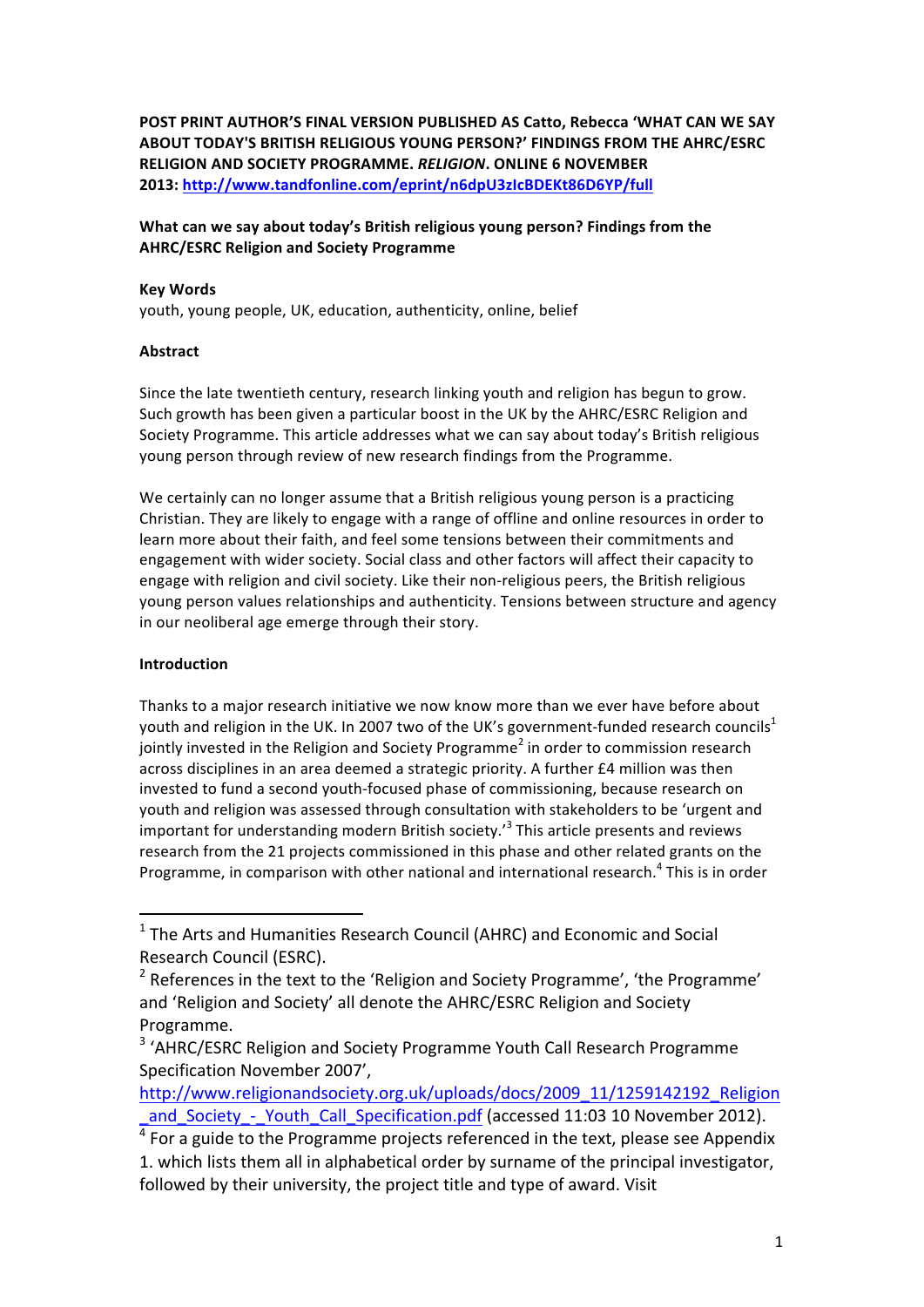to address the question posed in the title and analyse what this new research can tell us about modern British society, and the relationship between youth and religion more generally.<sup>5</sup>

There appears to be a scholarly consensus that the relationship between youth and religion is changing in the UK (and the West more broadly). There is greater division over how and why. The grand narrative has been one of decline and individualization in modernity. However, new Religion and Society Programme-funded and related findings indicate that this is not the full story.

Given the cross-disciplinary nature of the research presented and youth studies, a range of approaches is taken into account. Nonetheless, the analysis is rooted in the sociology of religion given the author's background and training. Initially the wider context of religion in post-World War II Britain is set and then young people focused upon. This leads onto consideration of the study of youth in the UK, including the recent interest in youth and religion, reflecting broader academic trends. The specific research to be presented is then introduced and subsequently reviewed under the themes *Christianity* as a conscious and *alternative choice, Diversifying education for a diverse society*, *Young Muslims: threat and vulnerability, Communications revolution or evolution?* and *The impact of social status*.

Findings reflect the simultaneously Christian, secular and religiously plural nature of modern Britain. They show that whilst young people represent a highly diverse group even within one national context somewhat artificially grouped together, there are commonalities and trends. Their lives are affected by communications technologies in new ways. There is continuity in public concern, particularly with the behaviour of young men. As concluded in an initial report of findings from the youth phase of the Programme: 'Young people from a range of religious and class backgrounds, many of whom live with uncertainty and change, seem to be placing a particularly high value on close, trusting relationships. Family remains a strong influence, though parents', and religious leaders', religiosity may be questioned – the question is whether people can be trusted, whether they are 'authentic'. The inadequacy of a clichéd view of religion as church-like institutional practice for capturing the sheer variety of their experiences becomes apparent, as do tensions with the secular mainstream. It is clear that we need to be sensitive to young people's religious identities, listening to them rather than making assumptions.' (Catto 2011). The innovative application of methods can aid this.

Britain has seen the decline of traditional modes of belonging - both religious and political – but this has not led simply to consumerist, materialist individualism on the part of young people. The study of religion and youth is found to be more than a question of successful transmission from parent to child or not: either a religious or secular outcome. This body of new research suggests that the future is going to be a dynamic relationship between the religious and the secular with varying patterns in context rather than the former inevitably, inexorably giving way to the latter. It challenges notions of what religion is and where it can be found. Hence, findings presented fulfil and extend a new agenda for the cross-disciplinary study of youth and religion giving due consideration to embedded relationships in context and young people's own meanings, alongside socioeconomic factors and cohort effects.

http://www.religionandsociety.org.uk/research\_findings for more information about all the Programme projects referenced in the present article (accessed 12:55 21 February 2013). When a piece of research funded by the Religion and Society Programme is cited for the first time, this is clearly stated.

<u> 1989 - Johann Stoff, amerikansk politik (d. 1989)</u>

 $<sup>5</sup>$  Given the overview nature of this paper, the overall interpretation is the author's</sup> own and, due to the limitations of space, each project cited is not presented in its entirety.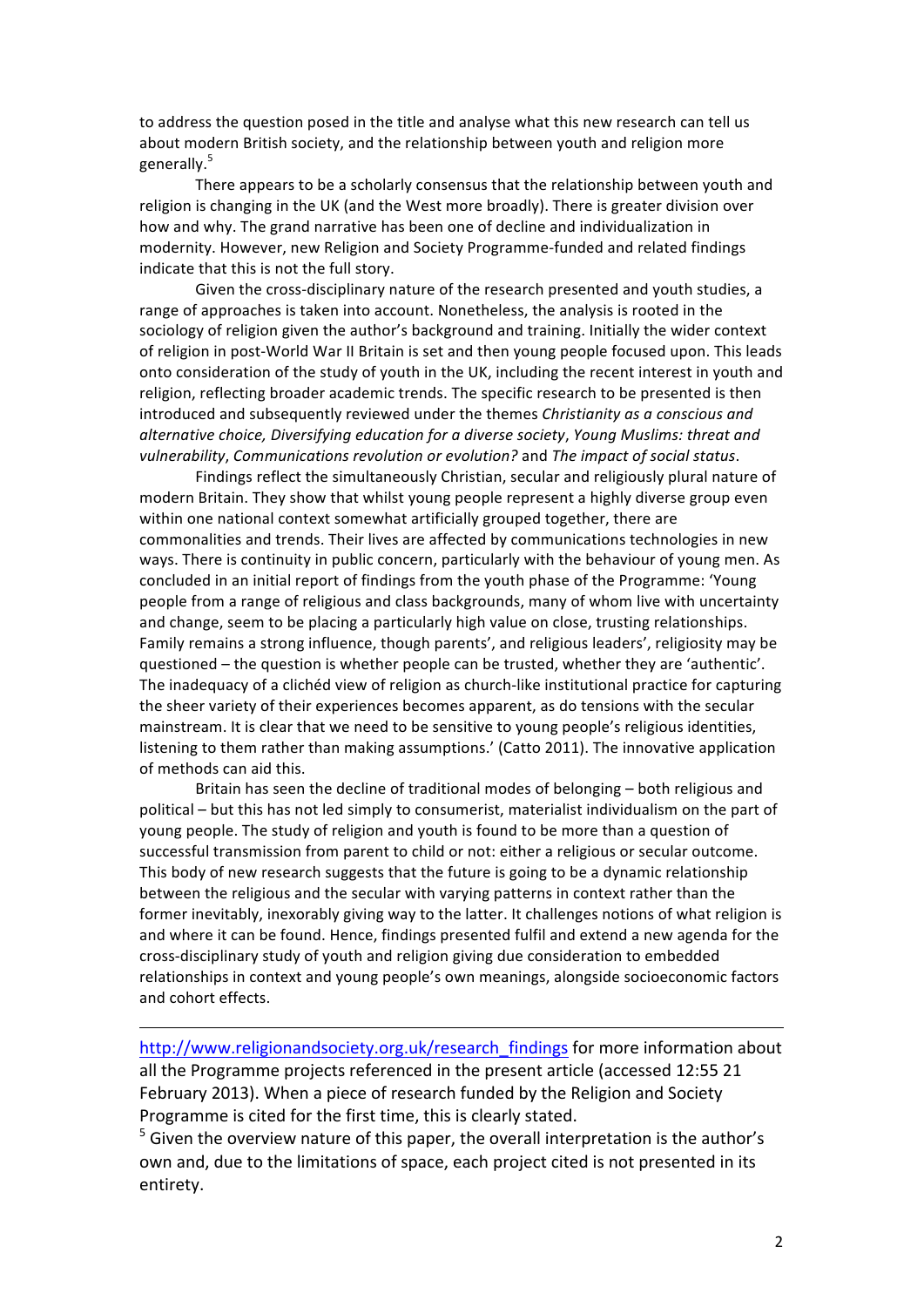### **Religion in modern Britain and its study**

<u> 1989 - Johann Stein, fransk politiker (d. 1989)</u>

Since the Second World War Britain<sup>6</sup> has become an increasingly religiously and ethnically diverse and secular society, which retains the Church of England and the Church of Scotland as established (Woodhead and Catto 2012). It is this combination of seemingly contradictory developments which has prompted Religious Studies Professor Paul Weller<sup>7</sup> to describe modern Britain as simultaneously 'Christian, secular and religiously plural' (Weller 2005: 73). In the post-war welfare settlement roles traditionally fulfilled by the churches in education, health and welfare were increasingly taken over by the state. There was a confidence that progress could be achieved through a combination of science, technology and rationalist, paternalistic policy making (Woodhead 2012). Despite the increasing settlement of migrants from across the Commonwealth and religious backgrounds, religion was not regarded as a significant factor for public life. From the 1960s onwards, secularization theorists proposed that religion loses social significance with modernization, feeding the sense of religion's irrelevance (Wilson 1966). Cultural historian Callum Brown traces the 'death of Christian Britain' to the 1960s particularly, when women gained greater control over reproduction with the enhanced availability of contraception and the legalization in England, Scotland and Wales of abortion. They also began to work outside of the home in rapidly growing numbers, and divorce was made easier (Brown 2009). Whilst his analysis has been challenged, with others seeing a more gradual decline of Christian participation within historic churches in Britain (McLeod 2007), the 1960s was nonetheless an influential decade, with institutions such as the churches, the state, and the BBC, becoming increasingly challenged.

New identity politics movements seeking greater recognition and rights emerged, following American thinking regarding racial discrimination and civil rights (Modood 2011: 62-63). Yet, religion remained largely disregarded, as demonstrated by the 1976 Race Relations Act. This act prohibited discrimination in the provision of education, employment and goods, services, facilities and premises on the grounds of colour, race, nationality or ethnic origins (Sandberg 2011: 32). Hence, Jews and Sikhs were able to pursue protection under this legislation on the grounds of ethnicity, but other religious groups could not. It was not until the 1998 Human Rights Act and Northern Ireland Act 1998 that religion or belief became explicitly protected. Modood (2011: 63) notes that it was in the early 1990s that religious minorities began to assert themselves within the prevailing equality framework.

The Conservative government created the Inner City Religious Council in 1992 as a mechanism for consultation with religious groups and New Labour replaced this with the Faith Communities Consultative Council (since disbanded) after they came to power in 1997. Such steps can be interpreted as the gradual recognition by successive UK governments since the early 1990s of the need to engage with religious groups, spurred by domestic and international developments including: the 1979 Iranian Revolution; the Church of England's 1985 Faith in the City report highly critical of Thatcher government policy in relation to deprivation; the 1989 collapse of the Soviet Union, and the 1989 Rushdie Affair (Davie 1994; Casanova 1994; Davie 2002). The 11 September 2001 terrorist attacks in the US and the 7

 $6$  The United Kingdom (UK) and Britain are taken as synonymous in the present article, denoting collectively the nations of England, Northern Ireland, Scotland and Wales. Where research has focused upon constituent nations, this is specified. As is common in relation to the study of Britain, less research is available upon Northern Ireland, which presents arguably the most distinctive case.

 $<sup>7</sup>$  Principal Investigator on Programme grant 'Religion and Belief, Discrimination and</sup> Equality in England and Wales: Theory, Policy and Practice (2000-2010)' (see Appendix 1.).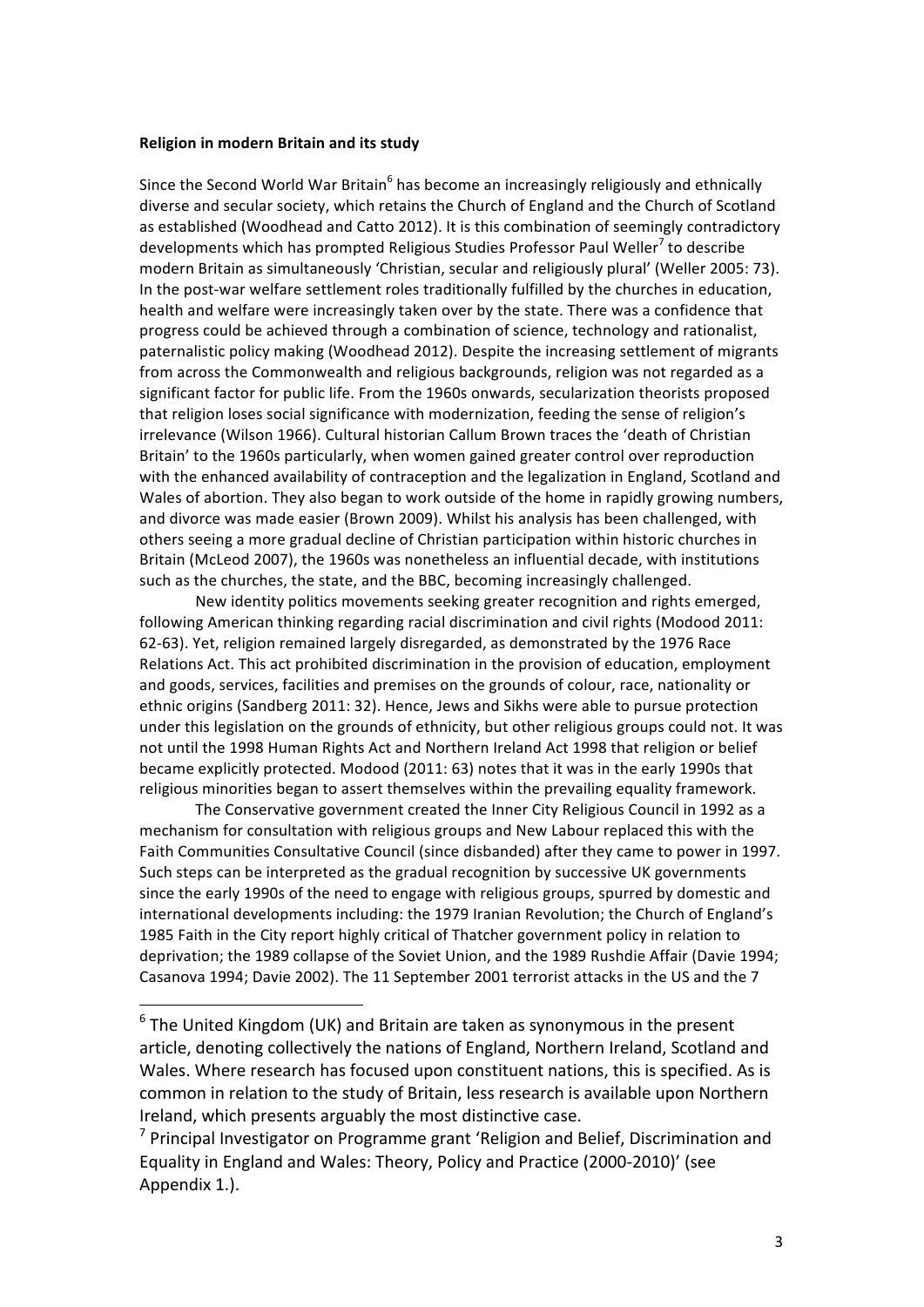July 2005 bombings in London then intensified what has been termed by some the 'reemergence' of religion in the public sphere (Bramadat and Biles 2005).

This pattern of re-emerging perceived significance in the public sphere, following perceived irrelevance, is mirrored in the academic sphere. The study of religion has generally been maintained within specialist departments and Anthropology in the UK. Since the millennium, however, interest in religion has grown across the Arts and Humanities and Social Sciences domestically and across Western academia (Beck 2010; Brace 2011; Habermas, Benedict Xvi, and Schuller 2006; Haynes 2007). This trend is reflected by the investment by the Arts and Humanities Research Council and Economic and Social Research Council in the Religion and Society Programme and the range of disciplines involved (thirtyone at the last count). Large, cross-disciplinary research programmes focused upon religion have also been commissioned since the millennium by the European Commission and in Canada, Sweden and Switzerland.<sup>8</sup> In sum, young people in Britain today are growing up in a religiously diverse and complex context in which religion is perceived to be of renewed public significance, despite persistent decline since the 1960s in the numbers attending churches.

## **Young people and religion**

<u> 1989 - Johann Stein, fransk politiker (d. 1989)</u>

For the purposes of the Religion and Society Programme, young people were loosely defined as 13-25 year olds, with recognition that imposing a specific age range is somewhat arbitrary. $9$  Nonetheless, there is within youth studies a general sense that this period of life today, in late modernity, is distinctive as a time of flux and transition as people move from childhood to adulthood, commonly involving transition from full-time education to employment (France 2007). Young people can be a barometer for social change: an indication of where society is going relative to where it has been. There is a tension between threat and vulnerability in the characterization of young people in late modernity: 'Over the previous two centuries the youth question has always been seen as a matter of serious concern, being used to symbolise wider social problems and difficulties.' (France 2007: 151). Successive generations in the West since the Second World War have been framed in a certain way: the Baby Boomers, Generation X, Generation Y/the Millennials, as birth cohorts growing up in a particular era and consequently sharing distinctive characteristics (Howe and Strauss 2000; Possamai 2009; Savage 2006). An oscillating balance between structure and agency can be found in analyses of youth, from representations of victims buffeted by structural change to social entrepreneurs forging their own identities (Brannen and Nilsen 2005). 

Beckford (2010: xxiii) notes that in the 1970s and '80s interest in young people and religion was low 'among social scientists, particularly in Europe, when priority tended to be given to concerns with youth unemployment, youth subcultures, new social movements and cultural resistance to aspects of capitalism.' Since the late 1990s, however, youth studies research has developed which takes religion seriously as an aspect of young British

<sup>&</sup>lt;sup>8</sup> Visit http://www.religareproject.eu; http://www.norface.net/pagina.asp?id=910; http://religionanddiversity.ca; http://www.crs.uu.se/Forskning/impactofreligion/; http://www.nfp58.ch/e index.cfm for information on the respective initiatives (accessed 11:25 6 February 2013).

<sup>&</sup>lt;sup>9</sup> 'AHRC/ESRC Religion and Society Programme Youth Call Research Programme Specification November 2007',

http://www.religionandsociety.org.uk/uploads/docs/2009\_11/1259142192\_Religion and Society - Youth Call Specification.pdf (accessed 11:03 10 November 2012).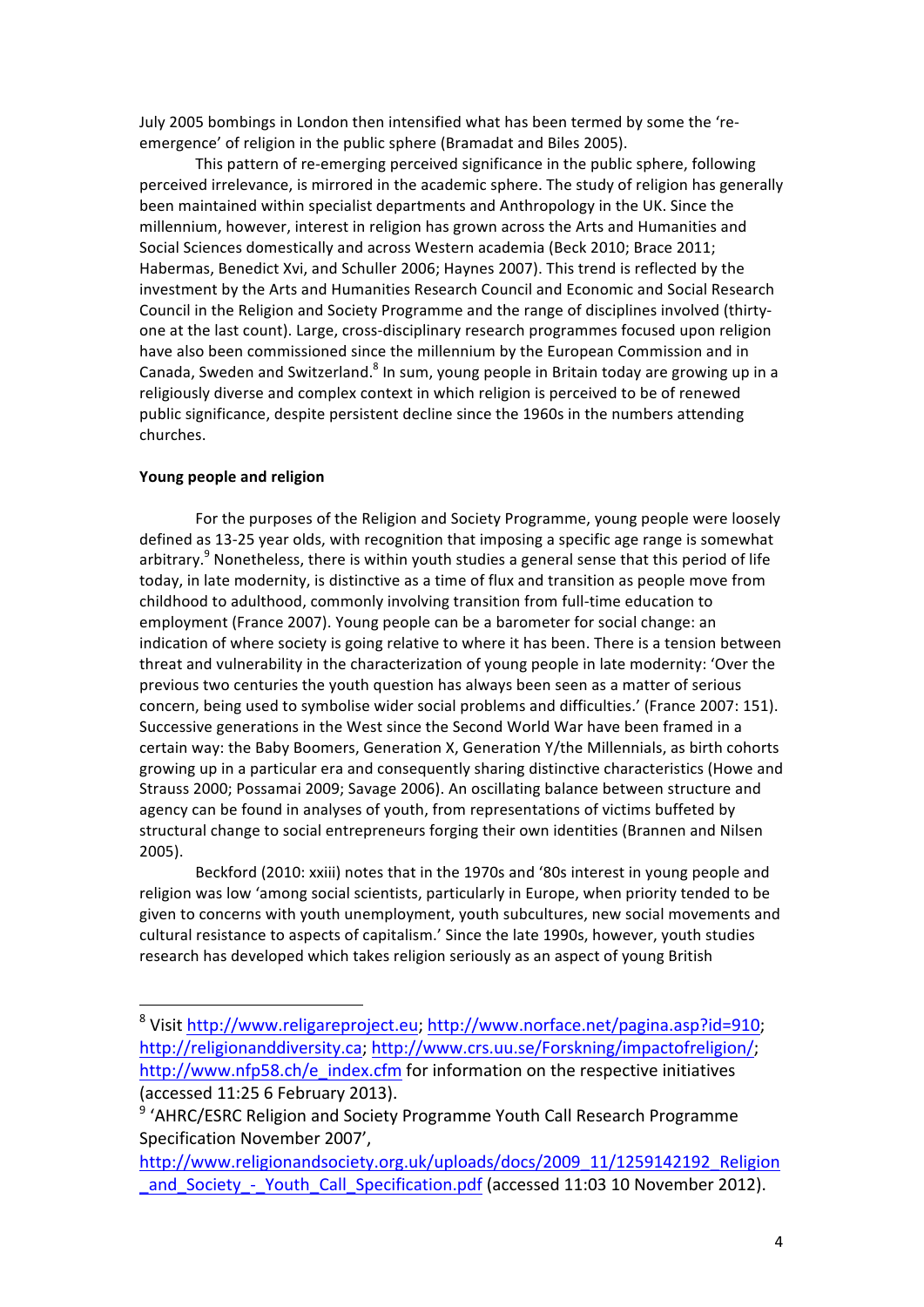respondents' lives. Peter Hemming and Nicola Madge<sup>10</sup> review existing research on children, young people and religion, finding it to point to the significance of other social identities such as gender, ethnicity and class for religious identities (Hemming and Madge 2011: 41-43). They trace this 'new wave of research' to the 'new social studies of childhood' with its emphasis upon 'children as social actors in their own right, capable of actively constructing and determining their own social lives.' (Hemming and Madge 2011: 43). Jacobson (1998), Dwyer (1999) and Hopkins<sup>11</sup> (2010)'s research with young Muslims in the UK may be taken as examples of this new wave focused upon agency, as can Henderson et al's (2007) mapping of the biographies of young people in a variety of British contexts (expanded upon below). 

Similarly, the sub-discipline of the sociology of religion has since the turn of the millennium started to pay greater attention to young people. For example, the first volume of the *Annual Review of the Sociology of Religion* (Giordan 2010) was dedicated to youth and religion, and the proceedings from the 2008 British Sociological Association Sociology of Religion Study Group annual conference is entitled simply *Religion and Youth* (Collins-Mayo and Dandelion 2010). Christian Smith and colleagues' work has been of particular significance, providing extensive quantitative and qualitative data and analysis related to youth and religion in the US context from the National Youth Survey (Smith and Denton 2005; Smith and Snell 2009; Pearce and Denton 2011). What emerges is a picture of declining Christian participation amongst younger generations across the West, reliance on one's own conscience to guide behaviour rather than religious rules, the importance of friends and family and the increasing significance of social media and popular culture (Beaudoin 2000). As will be seen, Programme research extends and nuances this emerging picture.

In a chapter in *Religion and Youth*, David Voas (2010: 25) asserts the importance of studying cohort effect given that 'in most developed countries' young people are less willing to identify with a religion, attend services or assign religion as important in their lives. He acknowledges the debate between whether young people are simply less spiritual or religious than older generations or religious/spiritual in new ways, but proceeds to exclude it from his presentation, outlining the mix of factors (period, age and cohort effects, compositional change and contextual change) which may contribute to the statistical differences found. Female employment, religious diversity, increased mobility and changing social incentives relating to religious identification and practice are all identified as plausible factors (Voas 2010: 26-31). It is important at the outset to look at what the available statistical data can tell us about today's British religious young person. These data then function as a springboard for in depth investigation rather than an end in themselves.

## The statistical picture in the UK

 

The UK is a younger society in terms of demographics than other Western European nations. British Religion in Numbers (BRIN) is a website the set up of which was funded by the Religion and Society Programme.<sup>12</sup> Figure 1. is taken from BRIN and indicates that younger cohorts are less religiously affiliated than older cohorts in Britain, as the site's

 $10$  Researcher and award holder respectively on the Religion and Society Programme project 'Negotiating Identity' (see Appendix 1.).

 $11$  Principal Investigator on Religion and Society grant 'Youth transitions, international volunteering and religious transformations', and Co-Investigator on 'Relational Religious Identities' and 'Marginalised Spiritualities' (see Appendix 1. and below).

<sup>&</sup>lt;sup>12</sup>See Appendix 1. and http://www.brin.ac.uk (accessed 28 January 2013 16:56).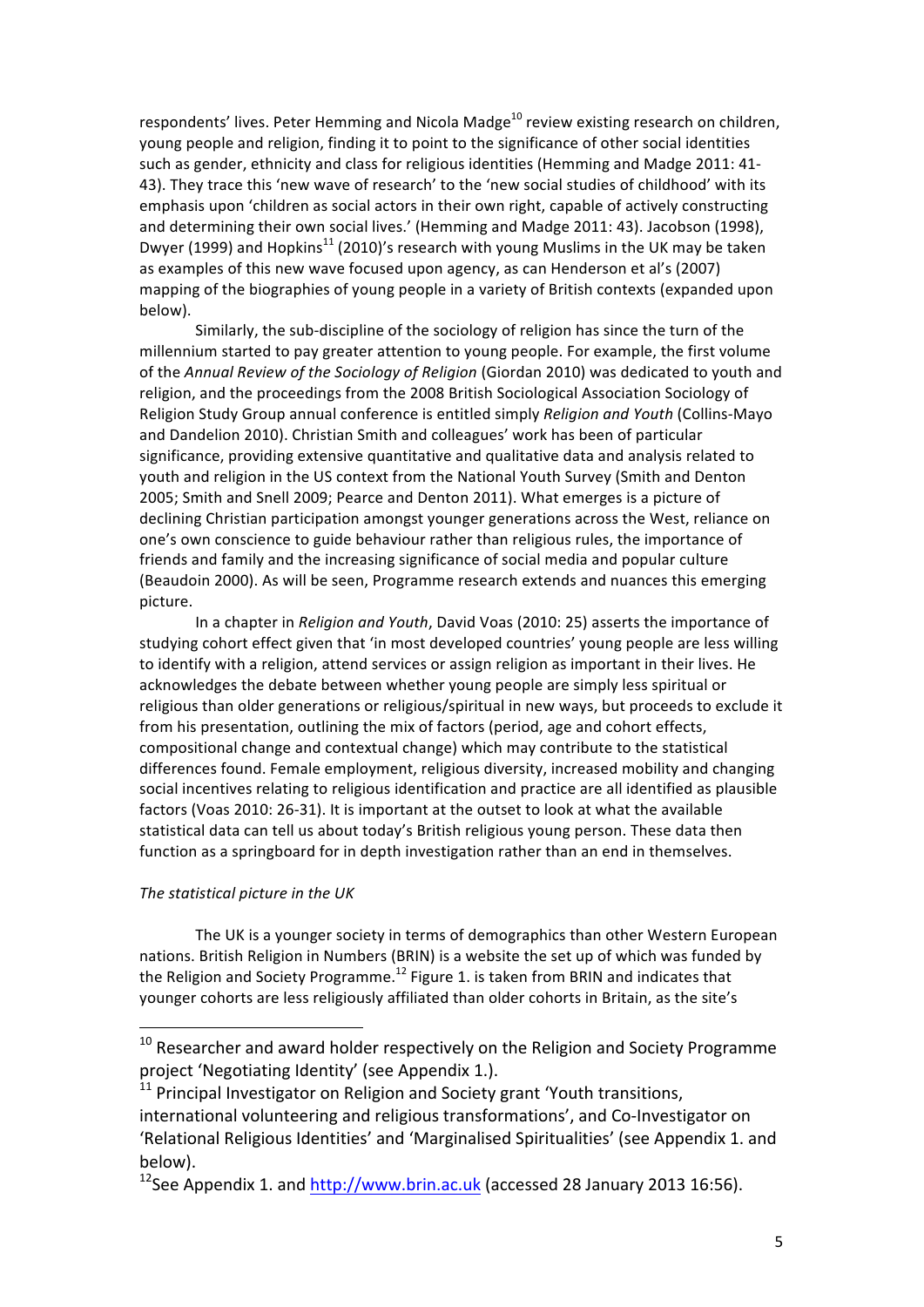founder David Voas (2010) is seen above to assert (see Figure 1. below and Voas and Crockett 2005). Figure 1. only goes up to cohorts born in the 1980s, but data from the most recent round of the British Social Attitudes survey (BSA) provides further evidence for generation replacement: that more religiously affiliated older generations are being replaced by less religiously affiliated younger generations in Britain. Lee reports: 'The larger differences, however, appear between older and younger age groups. Around two in three of the youngest age group (aged 18–24) do not belong to a religion, compared with less than one in three of the oldest age group (aged 65 years and over). A similar pattern is seen with religious attendance, with around four in ten respondents aged 65 years and over attending religious meetings, compared with slightly more than two in ten of the youngest age group.' (Lee 2012: 178). However, the BSA's sub-sample is too small to provide detailed data on non-Christian religions amongst 18 to 24 year olds in Britain.

## *\*\*\*\*Insert Figure 1. approximately here\*\*\*\**

From the 2011 Census figures, the Office for National Statistics (2013) reports a drop of 4.1 million in the number of Christians in England and Wales since the 2001 Census, especially amongst 5-14 and 30-39 year olds, despite overall population growth. Younger people are found more likely to identify as Muslim than older people, and to select 'No Religion'. Yet the Office for National Statistics does not compare figures for 2001 and 2011 by age for all religious groups. The percentage of 15-24 year olds identifying with each religious group in 2001 and 2011 and the differences between these figures are presented in Table 1. It shows Christianity to decrease and 'No Religion' to increase by almost the same amount. These are the most significant figures and suggest movement from the former to the latter, given the negligible change in the other religious groups apart from Islam (see Table 1.).

## *\*\*\*\*Insert Table 1. approximately here\*\*\*\**

The AHRC/ESRC Religion and Society Programme and Lancaster University commissioned the survey 'Faith Matters' conducted by the polling company YouGov in January 2013 via online interviews with a representative sample of 4437 adults in England, Scotland and Wales.<sup>13</sup> The 18-24 years old category comprises 537 individuals in the weighted sample. Respondents were asked 'Which, if any, of the following would you say currently have an influence on you? Please tick all that apply.' They were then asked which, if any, of the following had influenced them earlier in their life (e.g. when growing up, at school, earlier adulthood etc.) and given the same options. Table 2. shows the figures in response to the first question alongside the options provided. The number of 18-24 year olds saying Christianity has an influence upon them currently, at 33 per cent, is 15 per cent less than for the 60+ category, and seven per cent less than for the 40-59 year old category, and a higher percentage of 18-24 year olds identify with humanism or secularism than older birth cohorts. Yet, the percentage stating 'None', whilst the largest category overall at 41 per cent, is 6 per cent lower than for 25-39 and 40-59 year olds. The figures are far smaller and generally similar across cohorts for all other groups, but Buddhism sees a two per cent increase from the oldest to youngest cohort and Islam five per cent (see Table 2.). Reponses to the second question about earlier influence also show a mix of stasis, increase, and

 $13$  The full survey results are available here: http://cdn.yougov.com/cumulus\_uploads/document/mm7go89rhi/YouGov-University%20of%20Lancaster-Survey-Results-Faith-Matters-130130.pdf (accessed 09:17 19 September 2013)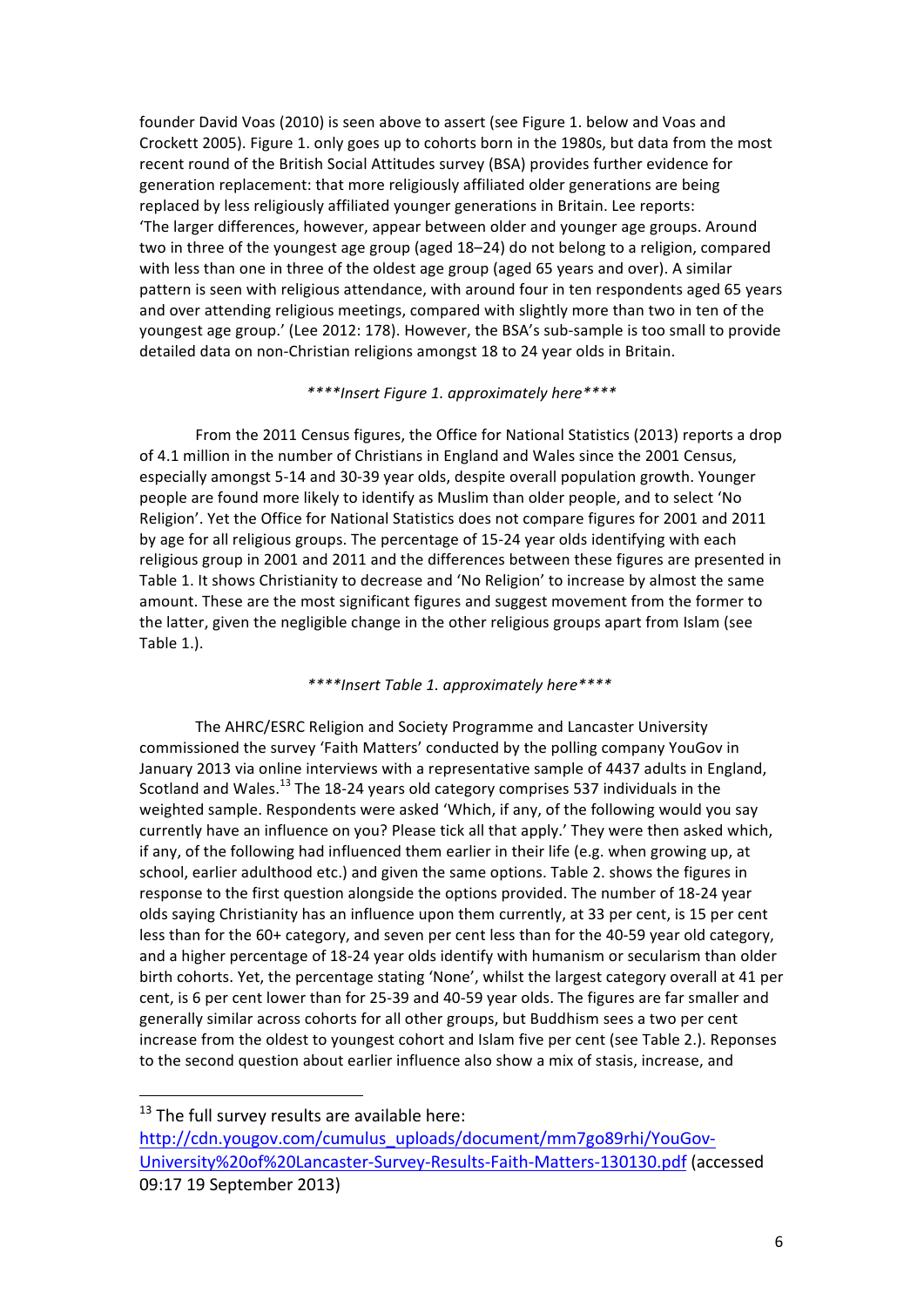decrease between cohorts, as do percentages related to recent private and communal religious practice.

### *\*\*\*\*Insert Table 2. approximately here\*\*\*\**

In a project investigating Christianity and the English university experience funded by the Religion and Society Programme (see Appendix 1.), Guest et al (2013) conducted a survey at 13 English universities. Undergraduates were randomly selected, and then emailed a questionnaire about religion and attitudes and values, followed by specific questions about Christianity if they self-identified as Christian. The largest proportion of respondents, 33.2 per cent, said that they were 'not religious or spiritual' followed by 30.8 per cent 'not religious but spiritual', 24.9 per cent religious and 11.2 per cent not sure. Respondents were then asked: 'No matter how you have answered the previous question, to what religion or spiritual tradition do you currently belong? Please choose the one that fits best.' In response to this second question, 51.4 per cent chose 'Christian'. Five universities shared the data they collect on the religious affiliation of undergraduates with the project, and 43.62 per cent from these data were found to identify with Christianity. Of those self-identifying as Christian in Guest et al's survey 44.4 per cent viewed themselves as 'religious'.

Guest at al (2013) found 2.2 per cent of their weighted sample to identify with Buddhism, 2 per cent with Hinduism, 4.9 per cent with Islam, 0.5 per cent with Judaism, 0.3 per cent with Sikhism, and very low alignment with recognisable expressions of 'alternative spirituality': 206/4341 respondents chose the option 'Other', but there were only 17 pagans, five spiritualists and three Wiccans within this category.

Though not directly comparable (not least given that Guest et al's project focused upon university students rather than young people in general), the recent survey results presented here indicate that, overall, today's British religious young person today is less likely to identify as a Christian than older generations and more likely to select the option 'No Religion'. Approximately half of young adults in Britain today will identify with a religious group when asked. The young Buddhist or young Muslim may well find her or himself to have more co-religionists in their age group than older generations, whilst generational change for Hindus, Jews and Sikhs appears minimal (see Tables 1. and 2.).

These survey results also illustrate how figures can vary with question(s) asked and sampling strategies. Numerous factors such as migration and education will also have impacted upon the varied relationship between age and religion seen, and further analysis is required. Nonetheless, these and other new findings previewed below challenge the notion of a straightforward negative cohort effect across all religious groups within Great Britain. Rather, a mixed and dynamic picture of 'Christian, secular and religiously plural' modern Britain starts to develop. Given this variability and complexity, an approach focused solely upon differences between birth cohorts based upon self-reporting of religious affiliation and attendance does not necessarily reveal that much about today's British religious young person.

Accordingly, researchers involved in the Youth Phase of the Religion and Society Programme have called for a fresh agenda for the study of young people and religion in Britain, with more attention paid to: the interplay of structure and agency; the categories of class, gender, ethnicity, migration and sexual orientation (Lynch 2010);<sup>14</sup> lived experience beyond the categories of the world religions, and the influence of peer relationships and education (Hemming and Madge 2011). Use of mixed and participatory methods which involve in-depth engagement with young people's life-worlds (Lynch 2010) and can

 $14$  Gordon Lynch was Principal Investigator on Religion and Society research network 'Belief as cultural performance' (see Appendix 1.).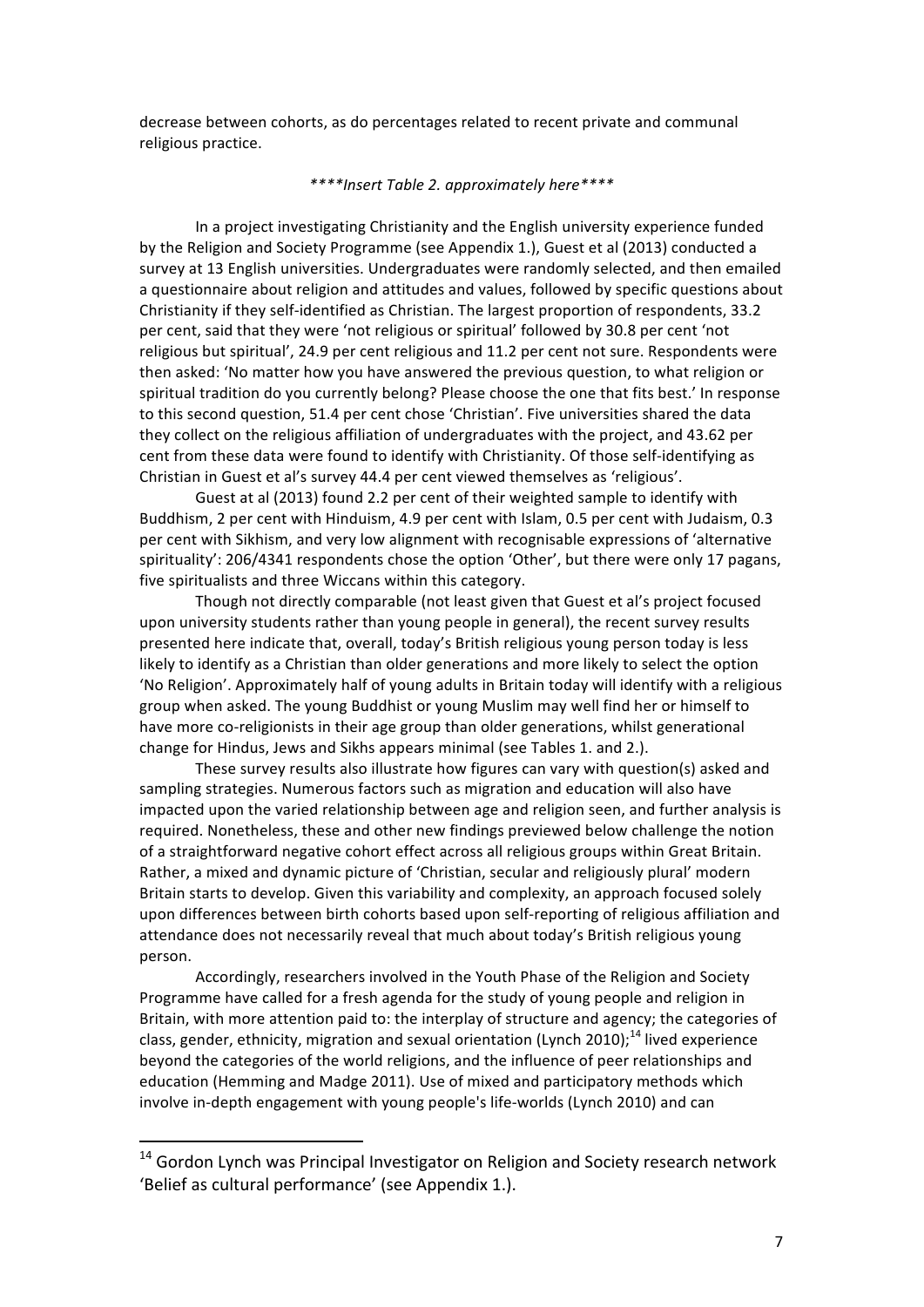investigate the dynamic process of children and young people's religious identity construction is also welcomed (Hemming and Madge 2011). As will be elaborated below, research related to youth commissioned by the Religion and Society Programme is fulfilling and extending this fresh agenda, deepening understanding beyond the mixed macro picture.

#### **Religion and Society research and findings**

Various projects funded by the AHRC/ESRC Religion and Society Programme with results relevant to the subject of youth and religion, such as Guest et al's, have already been referenced. As noted in the introduction, themes emerge across this diverse body of new research and I move on now to present these in turn, and the project findings that speak to them.

#### *Christianity as a conscious and alternative choice*

Given that Christianity appears to remain the largest religious group amongst young people in the UK, it is unsurprising that a number of projects in the Programme have provided new findings about young Christians in Britain today. Yet, it is also unsurprising that respondents to various projects reported a feeling of social marginality in being Christian, given that the numbers identifying as Christian have fallen rapidly.

For the small grant 'Relational Religious Identities' (see Appendix 1.), Elizabeth Olson and her team conducted group work and paired interviews with young Christians in Glasgow. They found that for these young people 'being a practicing Christian was a [socially] marginal identity and an identity consciously formed against the majority of their peers.' (Vincett and Collins-Mayo 2010: 238). These young Christians were concerned with pursuing 'authenticity' in their religious practice. Christianity had become for them something of a counter-cultural choice (Vincett and Collins-Mayo 2010). Sharma and Guest (2013: 68) report that some of their student respondents described feeling the 'odd one out ' within student social activities, citing 'alienation from student drinking culture and the perceived secularity of university spaces' as a possible explanation for this.

Working with young economic migrants living on the south coast of England from a country with a large Catholic majority: Poland, Dunlop and Ward (2012) found, in their Programme project, these young Christians to be variously impressed by the relative plurality and secularity of life in the UK, with the possibilities for rethinking their religious identity this opened up, and finding this a challenge.<sup>15</sup> For example, some decided to attend Anglican rather than Catholic churches, and one young woman reported finding the difference between her values and those of her English friends (in contrast to her friends in Poland who also go to church) painful. Citing Davie (2006), this experience is depicted as a move from a context of religious obligation to one of religious consumption (Dunlop and Ward 2012: 439). Yet, for these young Christians in Glasgow, English universities, and from Poland, religiosity is influenced by parents, peers and community: it is more than an individual choice or a question of religious transmission from parent to child (Dunlop and Ward 2012; Hopkins et al 2010b; Sharma and Guest 2013).

Similarly, Peter Hopkins led his own Programme grant 'Youth Transitions, International Volunteering and Religious Transformations' through which he, Elizabeth Olson and colleagues traced the journeys of young Christians volunteering in Latin America via an UK-based evangelical mission agency (see Appendix 1.). The team found the choice of these young people to volunteer influenced by parents and local church communities, and them

<u> 1989 - Johann Stein, fransk politiker (d. 1989)</u>

 $15$  This project was led by Ward, see Appendix 1. for details.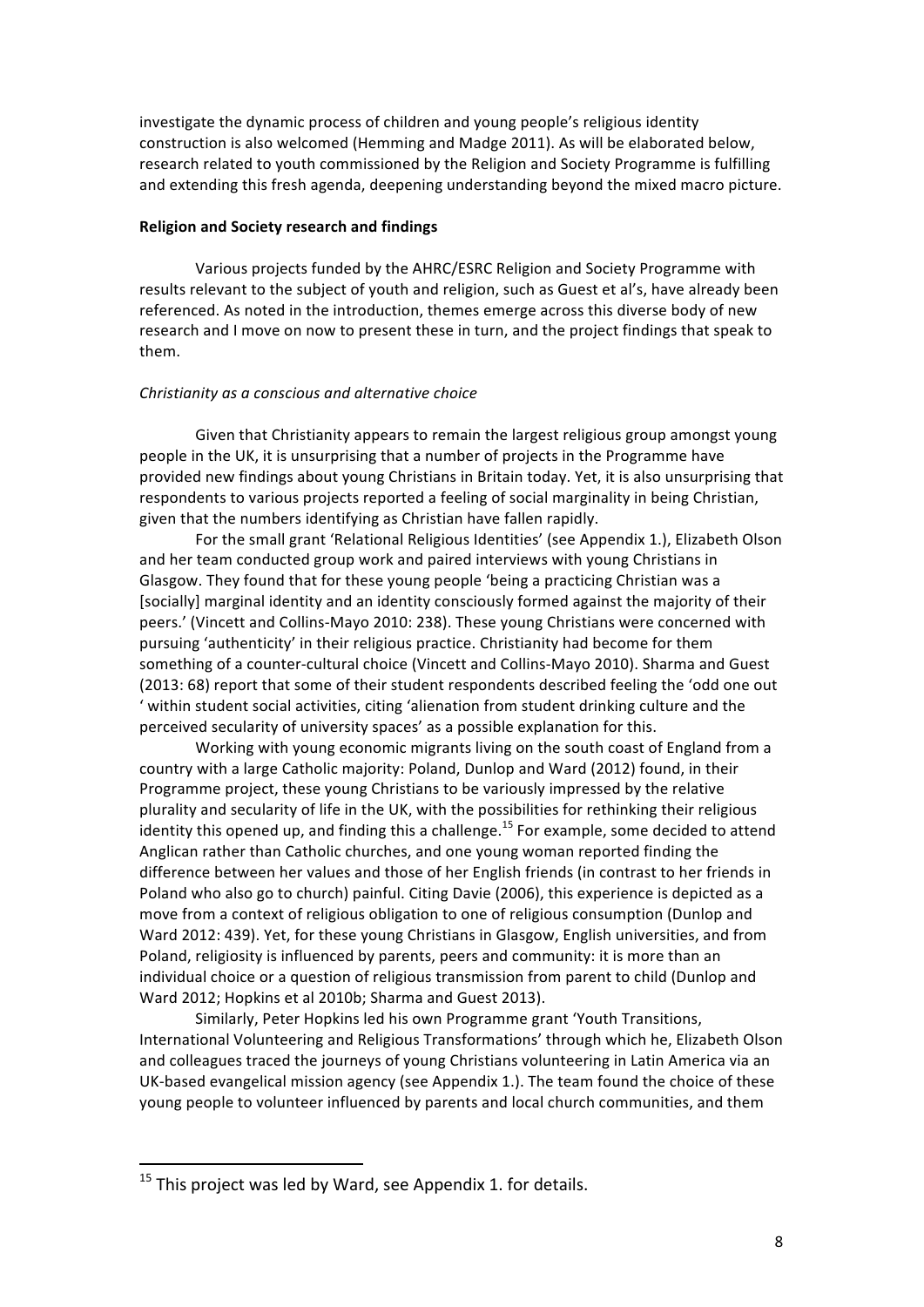often returning equipped to contribute more to their home Christian community (Hopkins et al. 2010a). 

Clearly the experience of a young Christian in Britain today is shaped by their particular context and background, but a common sense of Christianity as a non-mainstream identity emerges, as does the significance of *intra* as well as *inter-generational relationships*.

## *Diversifying education for a diverse society*

<u> 1989 - Johann Stein, fransk politiker (d. 1989)</u>

The university context is a moment of transition for the young people who attend. Citing Gilliat-Ray<sup>16</sup> (1999: 22), in a chapter in the book showcasing Programme research *Religion and Change in Modern Britain,* Adam Dinham and Robert Jackson<sup>17</sup> note that until the Victorian era 'the church's dominance over academic and community life inevitably meant the exclusion of Dissenters, Jews, Roman Catholics and those unable to subscribe to the Thirty-Nine Articles.' (Dinham and Jackson 2012: 287). Research from the Programme led by Isabel Rivers and Knud Haakonssen is revealing how dissenting Protestant men strove to provide and access higher education in late seventeenth and early eighteenth century England, when dissenting ministers were persecuted.<sup>18</sup>

The present situation in relation to religion in higher education (HE) in Britain is quite different, again reflecting its now simultaneously Christian, secular and religiously plural character. There is no longer a bar to access based upon one's religious identity, and the vastly expanded UK HE sector is now religiously diverse. However, religious students can find university a challenging and alienating context where religion is portrayed as the irrational other (Clines 2008; Fairweather 2012).

Only a minority of Guest et al's Christian respondents reported becoming more open to other religious perspectives whilst at university in England (Sharma and Guest 2013). Perhaps counter-intuitively, university does not necessarily foster cosmopolitanism. Another Programme project, 'Multi-faith Spaces' led by Ralf Brand (see Appendix 1.), found universities to be common sites for multi-faith spaces, which constitute an effort to provide space in which people of a diversity of faiths can pray, worship, celebrate. The team found British universities having to engage in sometimes challenging negotiations of sacred space shared by a diverse student body and so, similarly, sharing space not necessarily leading to improved relations across faiths (Hewson and Brand 2011).

University multi-faith spaces are frequently managed by university chaplains. Chaplains have long been present in a range of public institutions in Britain, including universities, hospitals, prisons and the military. They have historically been Christian, with the Anglican Church being the key provider in England and Wales. The word 'chaplain' itself indicates retention of the Christian model, but public chaplaincy has expanded to incorporate other 'major world faiths' and Gilliat-Ray and her team set out in their Programme-funded research to investigate Muslim chaplaincy in the UK in hospitals and prisons, as well as universities. Muslim chaplains first began to be appointed within the National Health Service in the 1990s. Gilliat-Ray et al found that Muslim chaplains are often

 $^{16}$  Principal Investigator on Programme project 'Leadership and Capacity Building in the British Muslim Community' (see below and Appendix 1.).

 $17$ Adam Dinham was Principal Investigator on Programme research network 'Faiths, Young People and Civil Society Network' and Robert Jackson Principal Investigator on Programme project 'Young People's Attitudes to Religious Diversity' (see below and Appendix 1.).

<sup>&</sup>lt;sup>18</sup> Visit http://www.english.qmul.ac.uk/drwilliams/academies.html for details of the full 'Dissenting Academies Project' of which these Programme grants have been part (accessed 16:22 11 February 2013) and Appendix 1.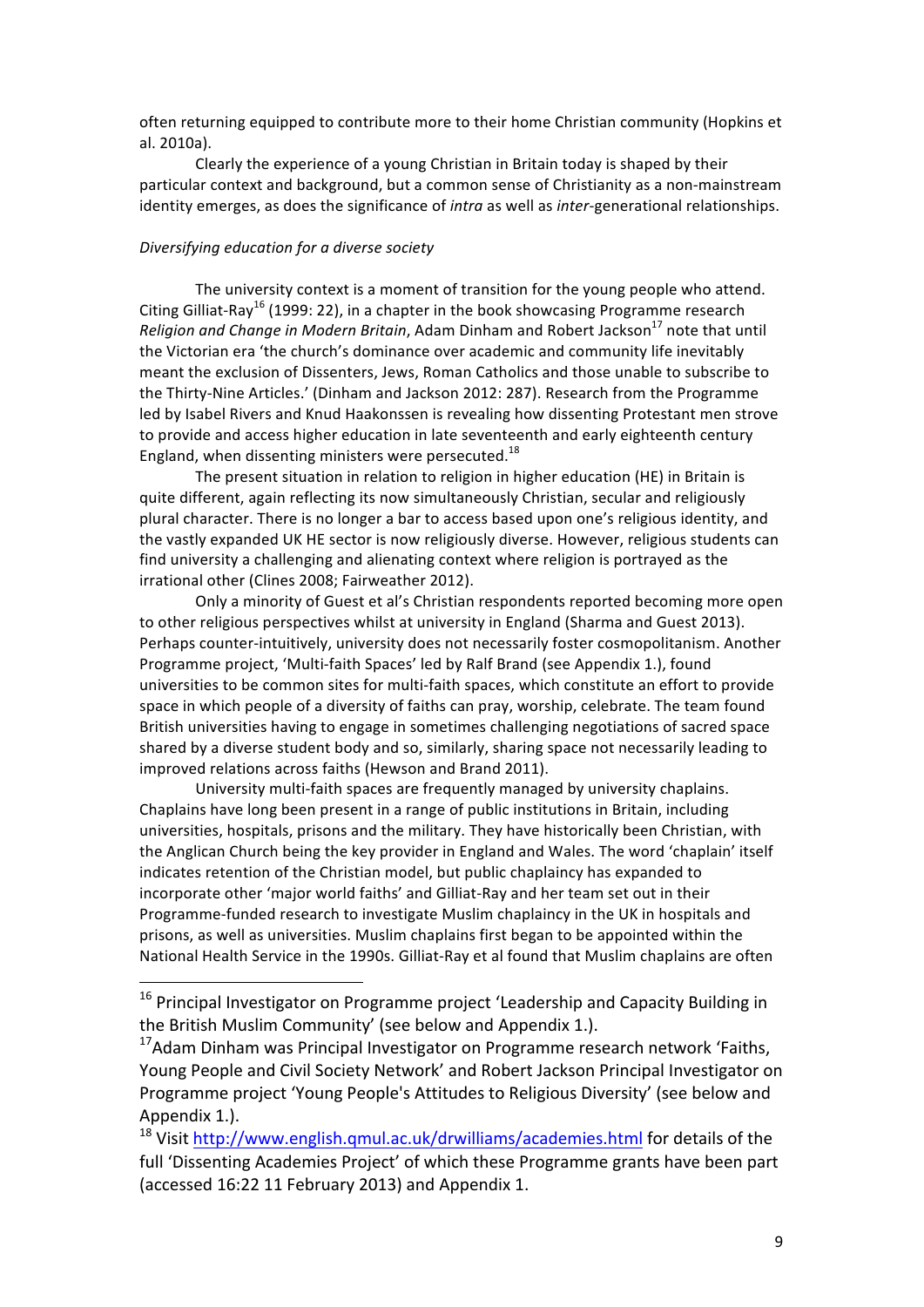voluntary, part-time and without much influence within institutions (Gilliat-Ray, Pattison, and Ali 2013). Other research has found little genuine top-down engagement in provision for religious students within universities (Dinham and Jones 2012). It seems that the religious young person at university in Britain today may find a chaplain to consult, depending on their affiliation, or some space provided for worship, and meet likeminded others. They are once again, though, likely to feel in a minority, and perhaps their religious identity taken into little if no account by the college's administration.

Whereas less than 50 per cent of the young adult population in Britain attends university, school is mandatory until the age of 16 in the UK, and thus affects every young person in the country. There are state-funded primary (ages 4-11) and secondary (ages 11-16/18) schools with a religious character. The majority of primary and secondary schools in England designated with a religious character are Church of England, with the second largest number affiliated to the Roman Catholic Church, reflecting the nation's history. However, paralleling the story of chaplaincy, the sector has expanded so that there are now also a small number of Jewish, Muslim and Sikh schools supported by the state in England.<sup>19</sup> Religious Education  $(RE)$  is mandatory in schools maintained by the state, as is a regular act of worship, but the content settled locally in consultation with religious leaders. The twentieth century saw a shift from confessional religious instruction in public schools to multi-faith RE (Dinham and Jackson 2012).

Jackson et al's Religion and Society grant investigated young people in England, Northern Ireland, Scotland and Wales aged between 13 and 18's attitudes towards religious diversity via a survey of approximately 12,000 school pupils and discussion groups at 21 schools across the country. The team found a lot of regional variation. For example, white, English-speaking pupils in one school expressed much more negative attitudes towards recently arrived Polish pupils who did not speak fluent English than those from the longstanding local Pakistani-origin Muslim community. Religion was taken as part of everyday life by religious and non-religious pupils alike in some areas such as central Birmingham, whereas students in places like rural Sussex perceived it as strange, having had little direct experience of it. Those students in such contexts who were religious told researchers that they avoided discussing their faith in school. By contrast, 'in Protestant schools in Northern Ireland and on a Scottish island being seen to be actively Christian brought respect. In some Irish and Scottish schools researchers found strong awareness of the areas' histories of sectarianism.'<sup>20</sup>

It appears from the survey results that the average young Hindu and Muslim feels accepted in contemporary Britain, and there was a positive correlation between religiosity and wellbeing for respondents. Nonetheless, there is a risk of bullying based upon young people's religious identities, religious dress can be contentious, and RE classes about minority faiths were reported to form the basis for teasing and bullying in some schools. Hence the assumption that multi-faith RE necessarily increases religious tolerance needs challenging, but RE does help students to understand people from different religions and needs to be well delivered (Ipgrave 2012). The qualitative work in schools complementing the survey in this project underscores the impact local patterns have upon young people's attitudes to the religion of others.

 $19$  According to figures for January 2012 obtained by the British Humanist Association via a Freedom of Information request to the Department for Education.  $20$ See

http://www.religionandsociety.org.uk/research\_findings/featured\_findings/place\_m akes a big difference to young people s attitudes to religious diversity for the full summary of this project (accessed 10:29 12 September 2013).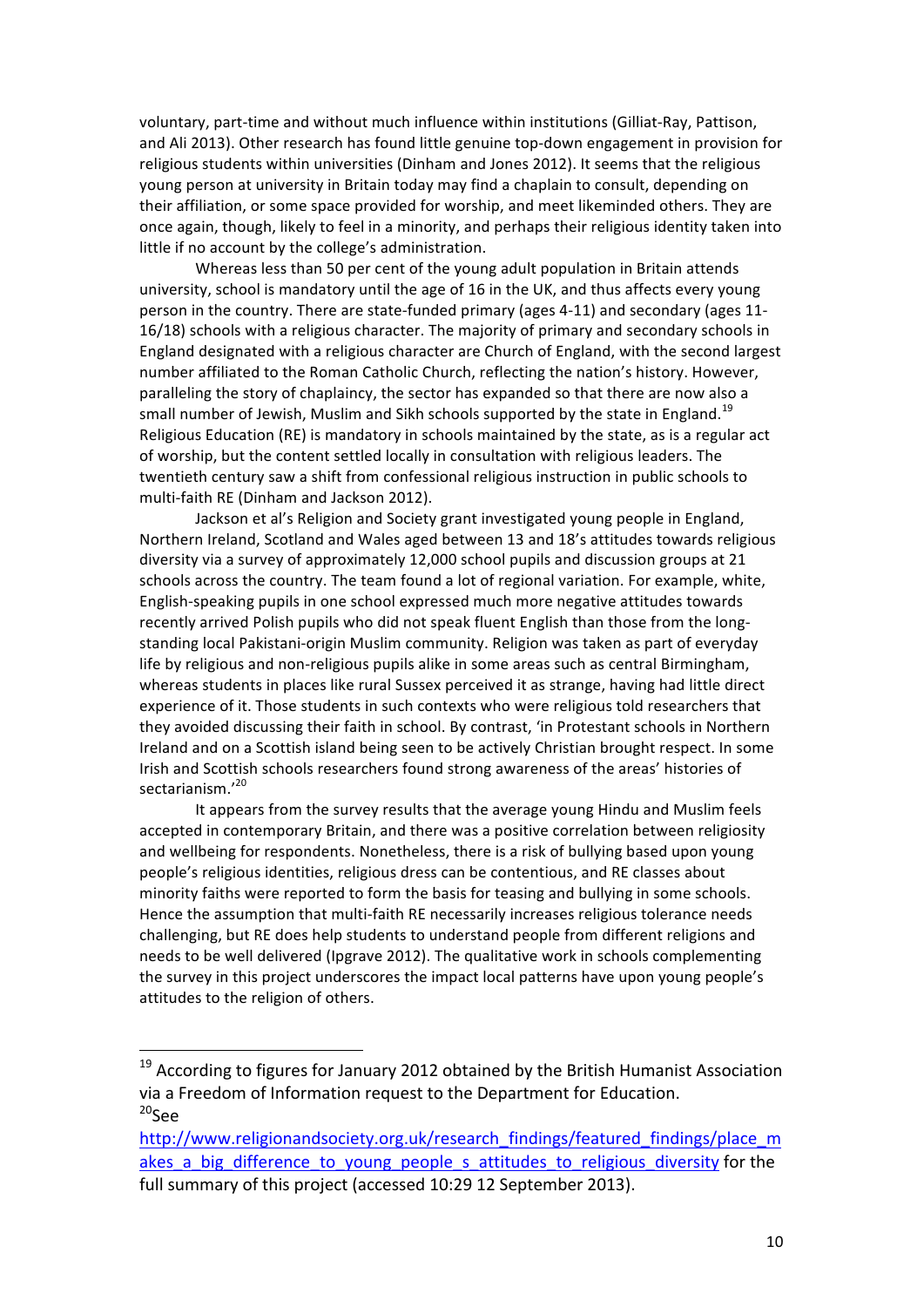Conroy et al set out in the Programme grant 'Does Religious Education work?' to examine in depth the quality of RE in Scotland, England, and Northern Ireland, through ethnography in the classroom, leading structured expert dialogues, and drama (Baumfield et al. 2012).<sup>21</sup> They found good examples of RE delivery, but also very bad examples, and an overemphasis upon examination and performance in a late industrial society hollowing out meaning (Conroy, Lundie, and Baumfield 2012). There can be too much focus on itemizing religious codes of dress and behaviour, because of a lack of confidence on the part of teachers tackling difficult, mysterious and transcendent issues (Lundie and Conroy 2012), especially in contexts where there is indifference and hostility to religion. In being asked to address the moral, the intellectual, the emotional, the public, the metaphorical, the literal, the individual and the civic, too much of a (contradictory) burden is being placed upon RE in schools in contemporary Britain (Conroy, Lundie, and Baumfield 2012: 322).<sup>22</sup>

Though mandatory in state-maintained schools, parents are entitled to request that their children do not attend RE and/or collective acts of worship at school in the UK. In their Programme project 'Opting Out of Religious Education', Mawhinney, an academic lawyer specializing in human rights, and her team explored how this opt out operates in practice in Protestant and Catholic state-funded schools in Northern Ireland (see Appendix 1.). They found that parents from minority religious and non-religious backgrounds may not even be aware of the opt out's existence, some have concerns about their children feeling isolated, and there can be pressure from teachers and schools to participate in RE classes (there are practical issues concerning supervision of children outside of class). Mawhinney et al also found that parents and pupils themselves may have differing views on the issue. Certainly, families need more information and perhaps simply being able to opt out (e.g. rather than making the RE curriculum more inclusive) insufficiently fulfils their human rights (Mawhinney et al. 2012).

For the Programme grant 'Religious Reading in a Secular Society', Mark Pike undertook quantitative and qualitative research at three state-supported schools in England with a 'traditional' Christian ethos set up from the 1990s onwards (see Appendix 1.). He found that these schools do not discriminate on the grounds of religion in terms of their intake, teaching a mainly secular student body (many living in areas of deprivation). The students nonetheless generally endorsed the Judeo-Christian values of their schools, which were rooted in biblical narratives. The schools are successful academically, and Pike suggests that greater honesty about the sources of values may be preferable to trying to present them as transcending cultural and religious differences. Pike concludes that the pupils at the schools studied are 'prepared well for their future as citizens of a secular society whose historic values are profoundly Christian.' (Pike 2011: 153).

The evolving education system in Britain very much reflects the country's Christian heritage and increasingly multi-faith and secular present. Every young person in the UK religious or not will experience RE and collective acts of worship in state-funded schools, unless their parent(s) opts them out. They may well attend a school with a Christian foundation. They will have learned about their own and/or others' religions at school, but this will not necessarily have led to more open and tolerant attitudes amongst peers. Again, context is significant, with locality affecting the religious young person's educational experience.

<u> 1989 - Johann Stein, fransk politiker (d. 1989)</u>

 $21$  See also Appendix 1.

 $22$  This article and other works cited in the current article are from a special issue of the Journal of Beliefs and Values from a conference on religion in education at Warwick University in 2011 supported by the Programme. It was edited by Robert Jackson and researcher on the project 'Young People's Attitudes to Religious Diversity' Elisabeth Arweck.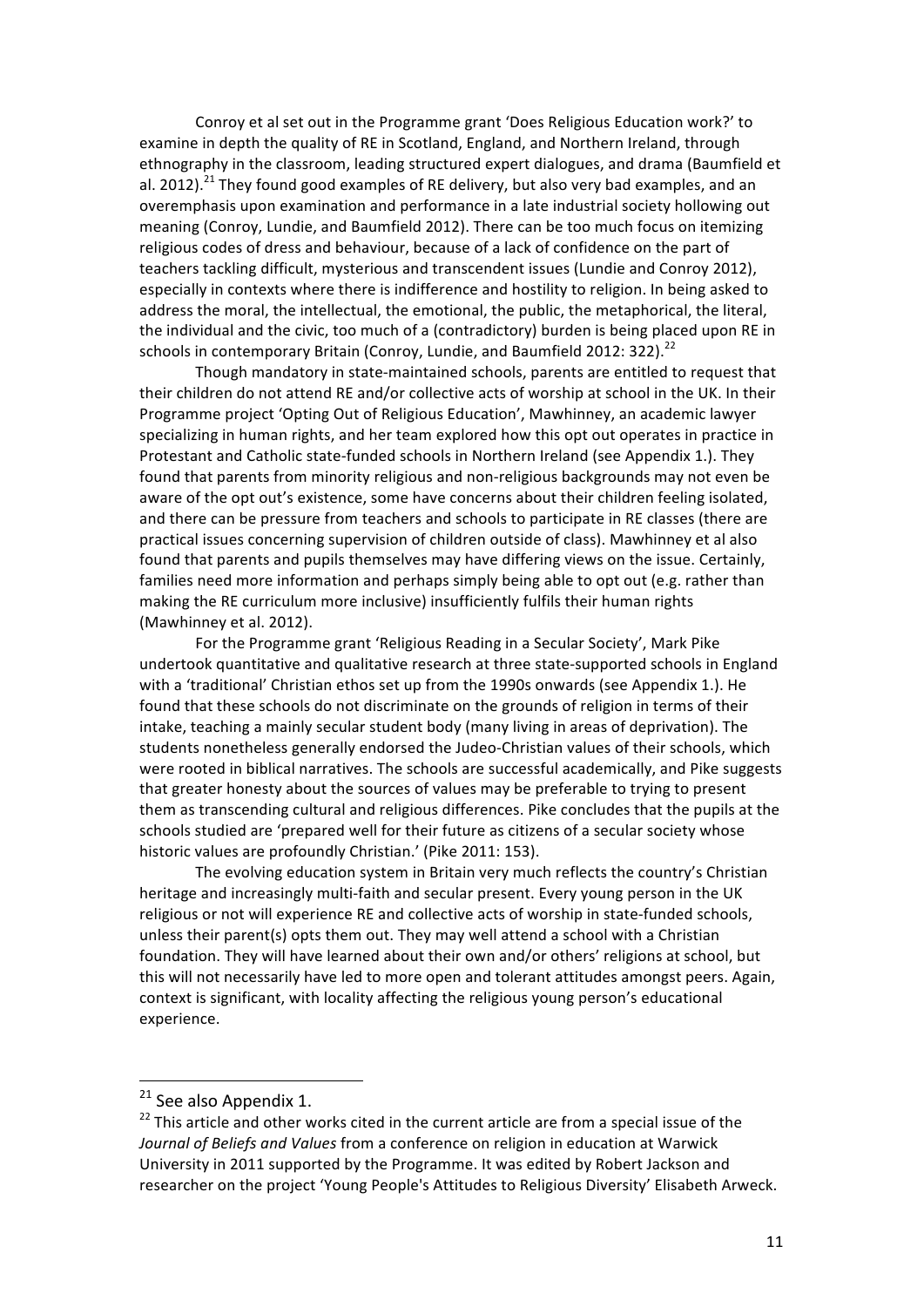It is not only within the school environment that young people in Britain learn about religion. Religious groups also provide their own extracurricular education. The Protestant Sunday school movement started in late eighteenth century Britain in order to provide basic education to children and young people in need. In her PhD funded by the Programme 'From Sunday Schools to Christian Education' (supervised by John Wolffe, see Appendix 1.), Naomi Stanton found that not only did the expansion of free education and decline in church attendance in the twentieth century lead to the decline of Sunday schools, but that internal factors including centralization and sexism hastened it (Stanton 2011). Today there is a tension in British Christian youth work between bringing young people into the church and serving the wider community (Stanton 2012).

In his Programme doctoral research, $^{23}$  Jasjit Singh investigated how young British Sikhs learn about Sikhism. He found that the religion is rarely taught about in schools, and that Sikhs often attend Punjabi classes at gurdwara as children. However, respondents reported frustration at the delivery of education at gurdwara, finding it patchy, and not in fact teaching them very much about Sikhism. Hence they are attending camps and researching and discussing Sikhism online in order to learn more (Singh 2012a). Weller et al's preliminary Programme project findings indicate an increase in the number of incidences of discrimination in relation to Sikh religious symbols, and we saw above that Jackson et al found that religious dress can be a contentious issue in schools. Singh (2012a) found some young Sikh respondents saying that they had chosen to learn more about Sikhism in response to racist bullying encountered at school.

## *Young Muslims: threat and vulnerability*

 

As seen above in the section on the statistical picture, Islam has a relatively young and growing profile in the UK. New research from the Programme<sup>24</sup> suggests that Muslims in England and Wales are much more successful than Christians in transmitting their faith to the next generation (Scourfield et al. 2012) and highlights another form of religious education that takes place outside of school: Qur'an, Arabic and Islamic studies classes (Scourfield et al. 2013). Gilliat-Ray et al (2013) found Muslim chaplains in public institutions acting as an effective bridge between younger and older generations of Muslims in the UK.

In relation to the Youth Call, Programme Director Linda Woodhead (2010: 241) makes reference to the difficult and complex situation for young Muslims in Britain since the 7 July 2005 bombings in London. A special issue of the journal *Religion, State and Society* arose out of a collaboration part funded by the Programme comparing the experiences of Muslim young people in Britain and Russia (Shterin and Spalek 2011). In this special issue Field (2011) reviews related survey data concluding that half to four-fifths of Muslims under 35 in Britain hold a distinctive Islamic identity and are 'generally satisfied with their lot in Britain.' whilst one-fifth to one-third 'display real signs of "apartism" from British society.' (Field 2011: 170). A tiny number say that they would themselves use force to overthrow western society (Field 2011: 171).

On the one hand young Muslims are like other young people in Britain today, concerned with education, employment and relationships. On the other hand, they are on the receiving end of Islamophobia and a lot of targeted government, police, academic, and media attention. Their experience crystallises the tension between threat and vulnerability

 $23$  Collaborative studentship 'Keeping the Faith', supervised by Kim Knott, see Appendix 1.

 $24$  From Programme grant 'Religious Nurture in Muslim Families' led by Jonathan Scourfield, see Appendix 1.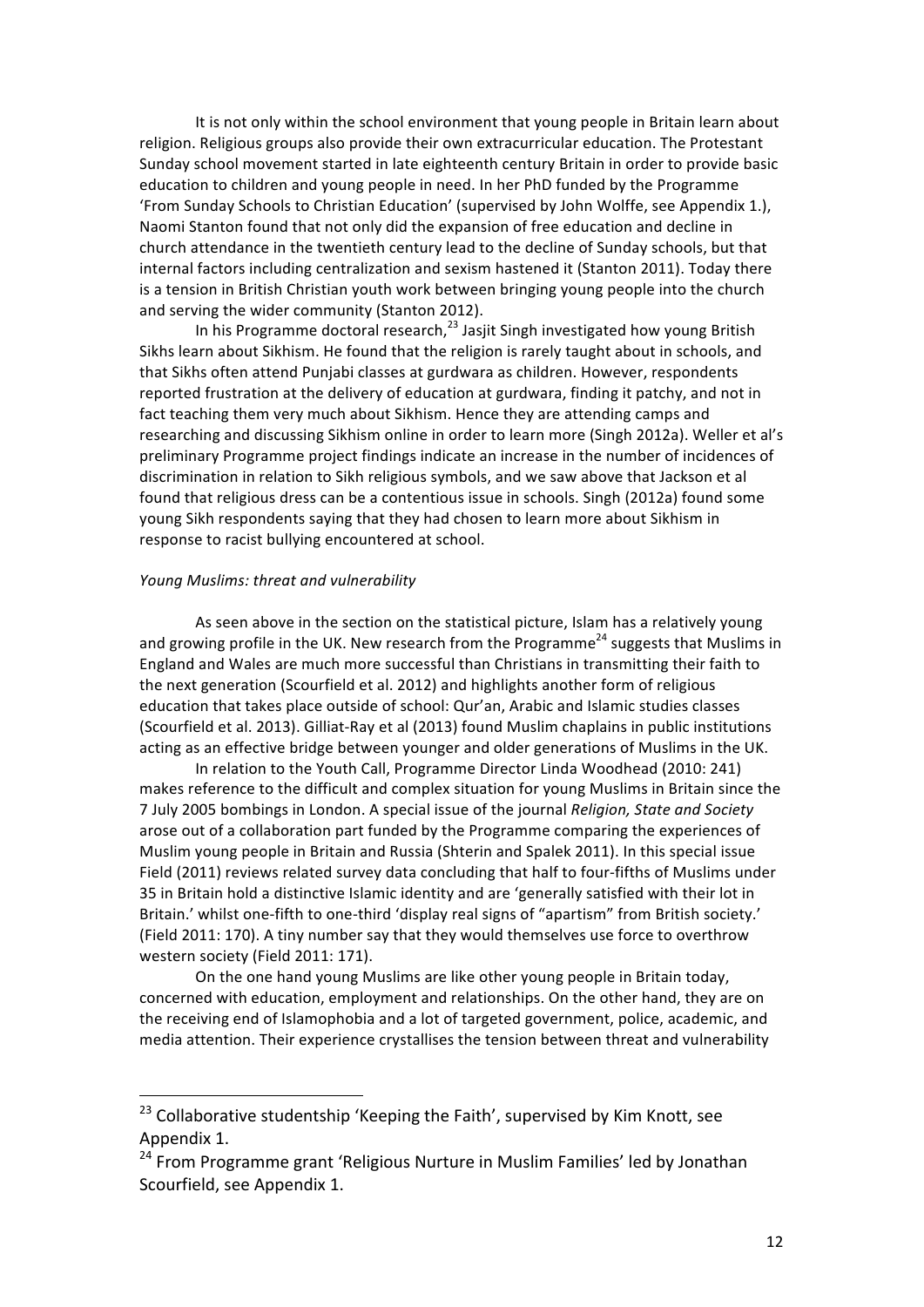in perception of youth. Through Programme grants, $^{25}$  Spalek et al have found young British Muslims to feel stigmatized by police 'stop and search' policies and the 'War on Terror' (McDonald 2011; Spalek, McDonald, and El Awa 2011). Sadek Hamid co-organised the November 2011 one-day Religion and Society conference 'Young, British and Muslim: Academic Research and Real Lives'.<sup>26</sup> In his own research, Hamid also finds second and third generation young Muslims in the UK struggling with a high degree of public scrutiny post  $7/7$ , and to reconcile the demands of religious authenticity and citizenship (Hamid 2011).

In his doctoral research with young Bangladeshi-origin Muslims and Jamaican-origin, mainly Christian, young people in East and South London respectively, DeHanas<sup>27</sup> certainly found generational change. In a chapter in an edited volume emerging from a collaboration on 'everyday lived Islam' co-funded by the Programme (DeHanas forthcoming), he finds these young people to be discovering solidarity via social media and negotiating parental influence, that of religious and state institutions, the media and wider communities. In interviews, young people whose parents and grandparents had moved from Bangladesh in post-war labour migration overwhelmingly prioritized their Muslim identity over other labels provided and discussed living by an Islam purer than that of their parents. This research further underlines the significance of migration patterns for understanding youth religiosity in the UK today (Jacobson 1998; Singh 2012b).

Kaye Haw obtained funding from Religion and Society to conduct a follow up study with young Muslim women in the Midlands, 15 years after her original research with the same group. She found that:

'These young women and their children are part of an exclusive society witnessing the rise of a widespread individualism concerned with identity and self-actualization. They belong to subcultures that are constructed in relation to each other by bricollaging, brokering, reinterpretation and invention and as an "in between" generation have increasingly had to develop abilities to negotiate multiple social categories and contexts. Their subject positions within these were volatile and complex and are now even more so.' (Haw 2009: 376). Haw's findings indicate the tension between structure and agency in analysis of young people's experience. These women navigate living in an ethnically and culturally diverse western late modern society where difference and diversity are normalized as the difficult and 'risky' simultaneously become less tolerated.

O'Toole and Gale found in their research with young Muslim activists in Britain that: 'What characterized our respondents' activism was a tendency to prefer direct involvement in horizontal, informal networks or movements, or ad hoc involvement with particular initiatives, rather than membership of formal, centrally organized political organizations.' (O'Toole and Gale 2010: 133). They present this as in keeping with other research finding young people's activism becoming more networked and less institutional and collectivist (McDonald 2006). O'Toole and Gale (2010) suggest that religious identities are becoming

 $26$ Read the conference report at:

<u> 1989 - Johann Stein, fransk politiker (d. 1989)</u>

<sup>&</sup>lt;sup>25</sup> 'An Examination of Partnership Approaches to Challenging Religiously Endorsed Violence involving Muslim Groups and Police' and 'A Study exploring Questions relating to Partnership between Police and Muslim Communities in the Prevention of Violent Extremism amongst Muslim Youth' in Appendix 1.

http://www.religionandsociety.org.uk/research\_findings/featured\_findings/young\_b ritish and muslim academic research and real lives (accessed 19:56 23 June 2013).

<sup>&</sup>lt;sup>27</sup> Researcher on Therese O'Toole's large Programme grant 'Muslim Participation in Contemporary Governance' (see Appendix 1.).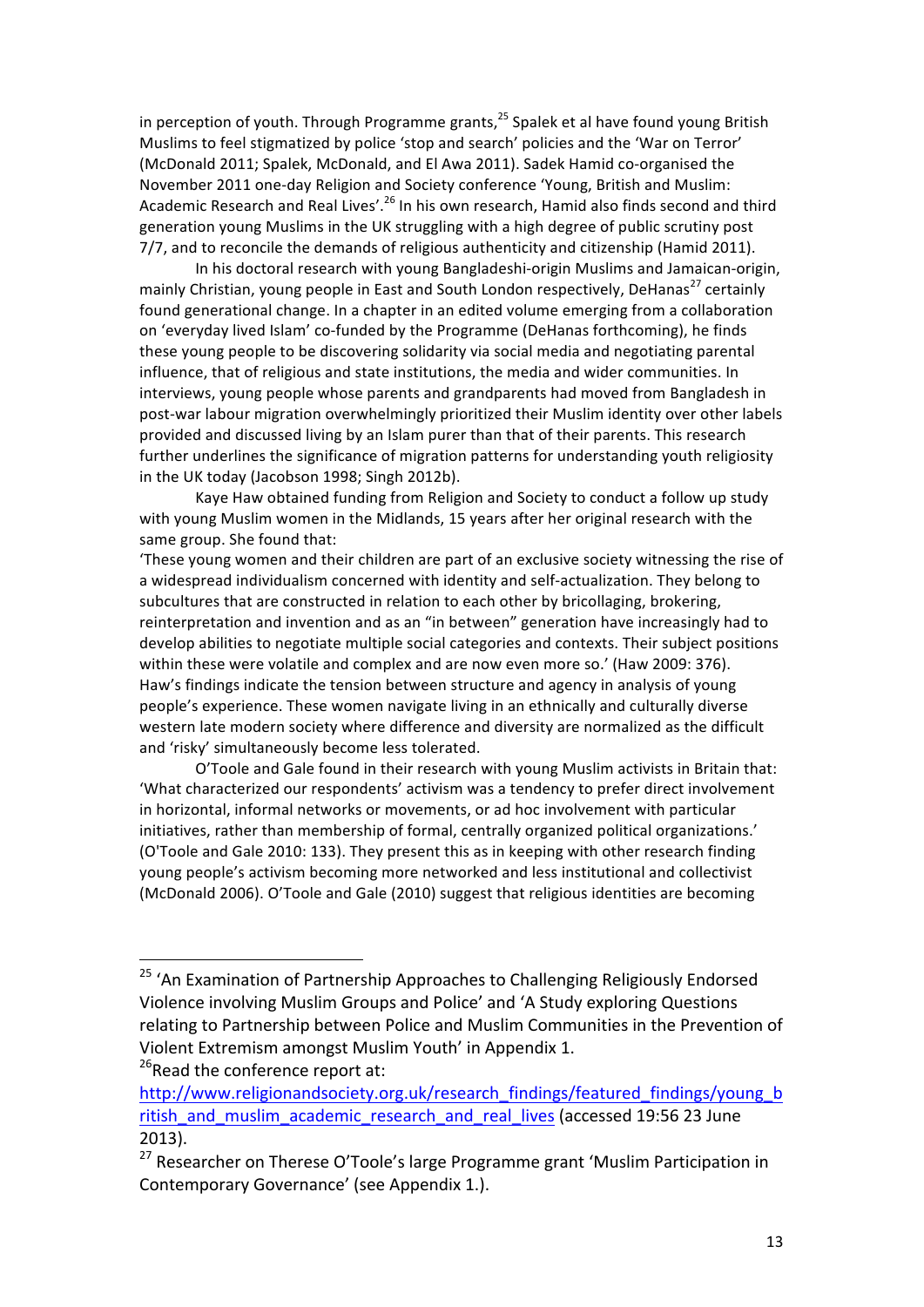increasingly significant for young people from ethnic minorities in the UK today.<sup>28</sup> Young Muslims in Britain today may express a different form of Islam from their parents' and grandparents' generations, engage in a networked form of politics, and feel under greater public scrutiny.

#### *Communications revolution or evolution?*

For Programme project 'Fitna, the Video Battle', van Zoonen and her team researched YouTube users' responses to the 2008 anti-Muslim film 'Fitna' released by Dutch right-wing politician Geerd Wilders (see Appendix 1.). They found that religious affiliation and other social and cultural factors affected online attitudes and practices, that interaction between users rarely involved dialogue across different view points, but YouTube did provide a new space for young Muslim women from across the world to express publicly their views and own understandings of Islam (Mihelj, van Zoonen, and Vis 2011; van Zoonen, Vis, and Mihelj 2011; Vis, van Zoonen, and Mihelj 2011). This research highlights the fact that young people globally are producing their own religion-related content, as well as consuming that produced by authorities and institutions (Flory 2000: 244).

Singh (2012b) found his young Sikh respondents using online forums to learn more about Sikhism and connect with each other, and the Internet subsequently becoming a source of authority in itself. Ward and Dunlop (2011) found their young Polish respondents employing new communication technologies to stay in touch with friends and family back home. One participant photographed their mobile 'phone as representing a sacred object for them. Vincett et al (2012: 281) present the young Christians they worked in Glasgow with as 'network Christians'. They observe that young people's religious use of new and virtual communities can sacralize space usually thought of as highly secular. This parallels Leyshon et al's (2013) analysis of how mobile 'phones can both enhance and inhibit young people's movement through space.

Online engagement is not an end in itself for British religious young people, it as a tool for developing relationships and identities. As Reina Lewis found in a Programme grant investigating modest fashion and online retail (see Appendix 1.), the Internet is enabling a new generation of women from orthodox religious backgrounds across the world to dress modestly with style and interact with each other (Lewis 2011).

Many young people in Britain today, as elsewhere in the world, are growing up with new communication technologies as part of everyday life, and it is hence unsurprising that social media are interacting with religious identities for many. Yet the nature and outcomes of such interactions cannot be assumed.

## The *impact* of social status

 

It cannot be assumed that every young person in Britain today does have access to mobile 'phones, computers and the Internet. Programme research is indicating the extent to which background and socio-economic status influence young people's life course and religiosity. For example, Guest et al found that background can still isolate and divide at university, with some young Christians reporting feeling alienated from student religious groups due to their differing social status (Sharma and Guest 2013).

Gary Manders undertook a PhD funded by the Programme entitled 'The Role of Religious Faith Identities in shaping Youth Offending Behaviours' (supervised by Basia

 $^{28}$  This research was not funded by the Religion and Society Programme, but Therese O'Toole has been Principal Investigator on Programme grant 'Muslim Participation in Contemporary Governance'.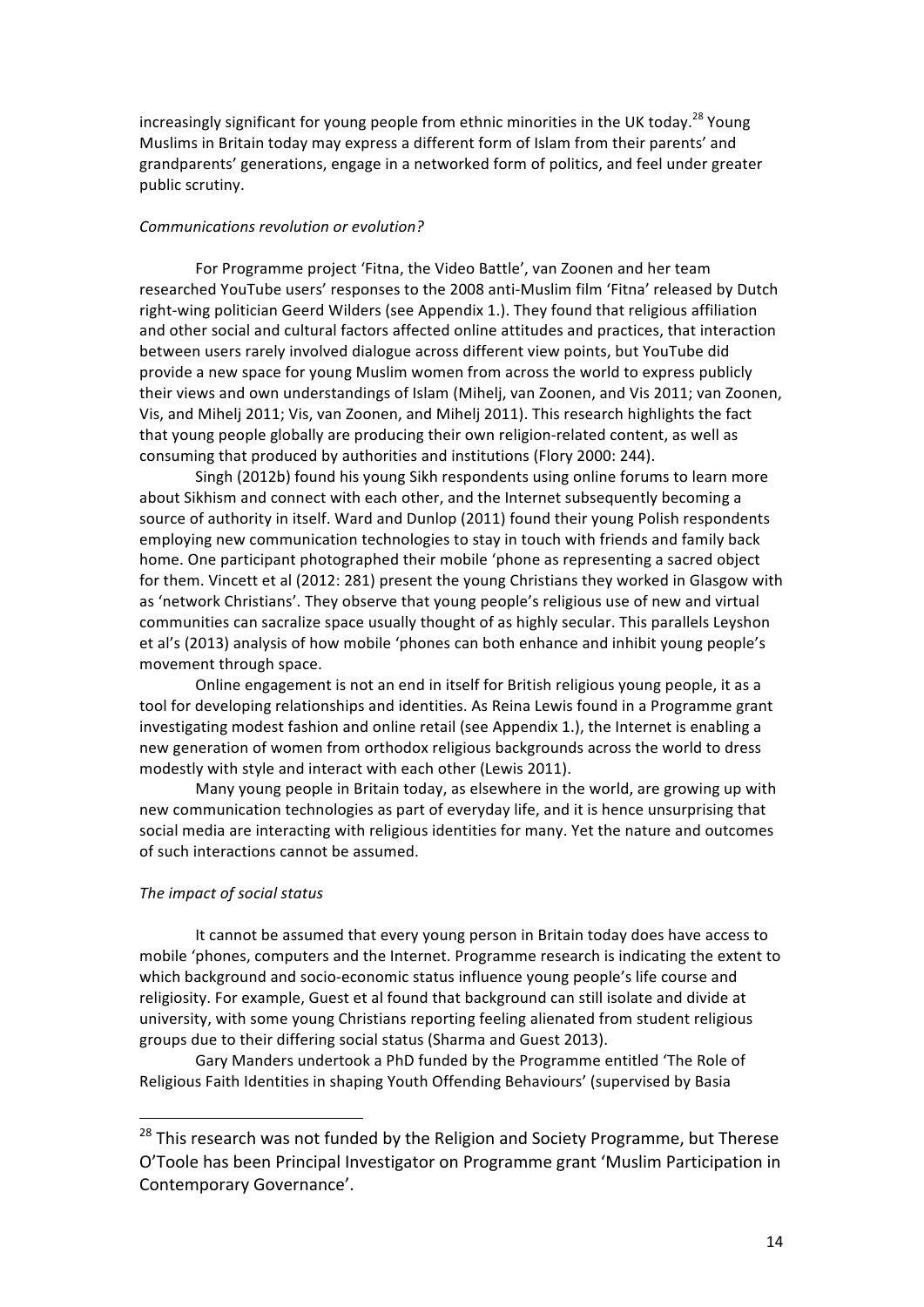Spalek, Appendix 1.). He has found young offenders to respect religious virtues such as compassion and mindfulness and religious practitioners such as the prison imam who they see as living out the religious, crime-free ideal. They desire similar things to other young people not involved with the criminal justice system: a home, a relationship, a family, a nice car, and to 'just get on with it' (Manders 2012). Often, however, their backgrounds, as well as their specific offending behaviour, have limited their future opportunities.

In his Programme doctoral project 'Deriving Meaning in Transition: The Role of Religion for Young Refugees and Asylum Seekers' (supervised by Simon Robinson, Appendix 1.), Berket Loul worked with young people aged between 16 and 25 from various countries and religious backgrounds who had experienced forced migration to the UK. He collected their life story narratives and asked them to keep video diaries. Religion had contributed to some respondents' forced migration, for example, Eritrean Protestants, but, in general, the young people said that their religiosity had not been a significant identity marker in their country of origin, rather a normal part of life in a situation of either religious homogeneity or harmony. It was through migration to Britain that religion had become a more important, personal aspect of their identity. They reported experiences of culture shock, value conflict, isolation due to language, and loss of meaning upon arrival, feeling unsettled by a context of consumerism and agnosticism (Loul 2011). 'Over time, though, they learn to deal with the situation and find things in common with their peers. They want to continue practicing their religion and so customize it to their new context. Family is very important in helping these young people through the transition, as are supportive neighbours, church groups and teachers.' (Catto 2011). The young Poles Ward and Dunlop (2011) worked with often worked long hours and did not necessarily have a high disposable income, affecting their ability to pursue religious and social activities.

Young people born within the UK can also find themselves out of step with the majority culture, as we have seen. Young Muslims commonly face relative socio-economic disadvantage (Khattab 2012). For their second Programme grant 'Marginalised Spiritualities' Elizabeth Olson et al worked with young people in areas of urban deprivation in Glasgow and Manchester (see Appendix 1.). They found that though these young people living precarious, insecure lives may not articulate religious doctrine or feel comfortable entering a place of worship, when listened to, beliefs in guardian angels, God, an afterlife, and other transcendent concepts emerge, as do deeply held values. This research has led the team to critique the middle class bias of pre-existing work on youth and religion (Vincett and Olson 2012), and it highlights the limitations of survey research with regard to investigating young people's religiosity.

### Religious individualism and decline in a neoliberal age?

Such findings suggest that despite the communications revolution, neoliberal rhetoric (Harvey 2005), and young people's desire for 'choice' and 'agency' (Stanton 2012), structural factors still significantly affect young people today's religiosity and they remain very much socially embedded. In a survey commissioned by the BBC Religion and Ethics department in 2012, 59 per cent of 16-24 year olds listed looking after family as their most important moral concern: 'Only four per cent said having religious faith or beliefs was the most important moral issue.' (BBC 2012). Henderson et al (2007: 17) find that young people place value in friendship, social networks, and use new technologies, yet conclude 'What is clear, is that in a diverse and socially unequal society such as the UK, there is no single experience of "youth" and though young people might share dreams of independence and autonomy, there are many different routes to adulthood.' (Henderson et al. 2007: 32).

Abby Day was the Co-Investigator on a Programme Youth Call research network aimed at developing a 'more critical understanding of the concept of 'belief' in relation to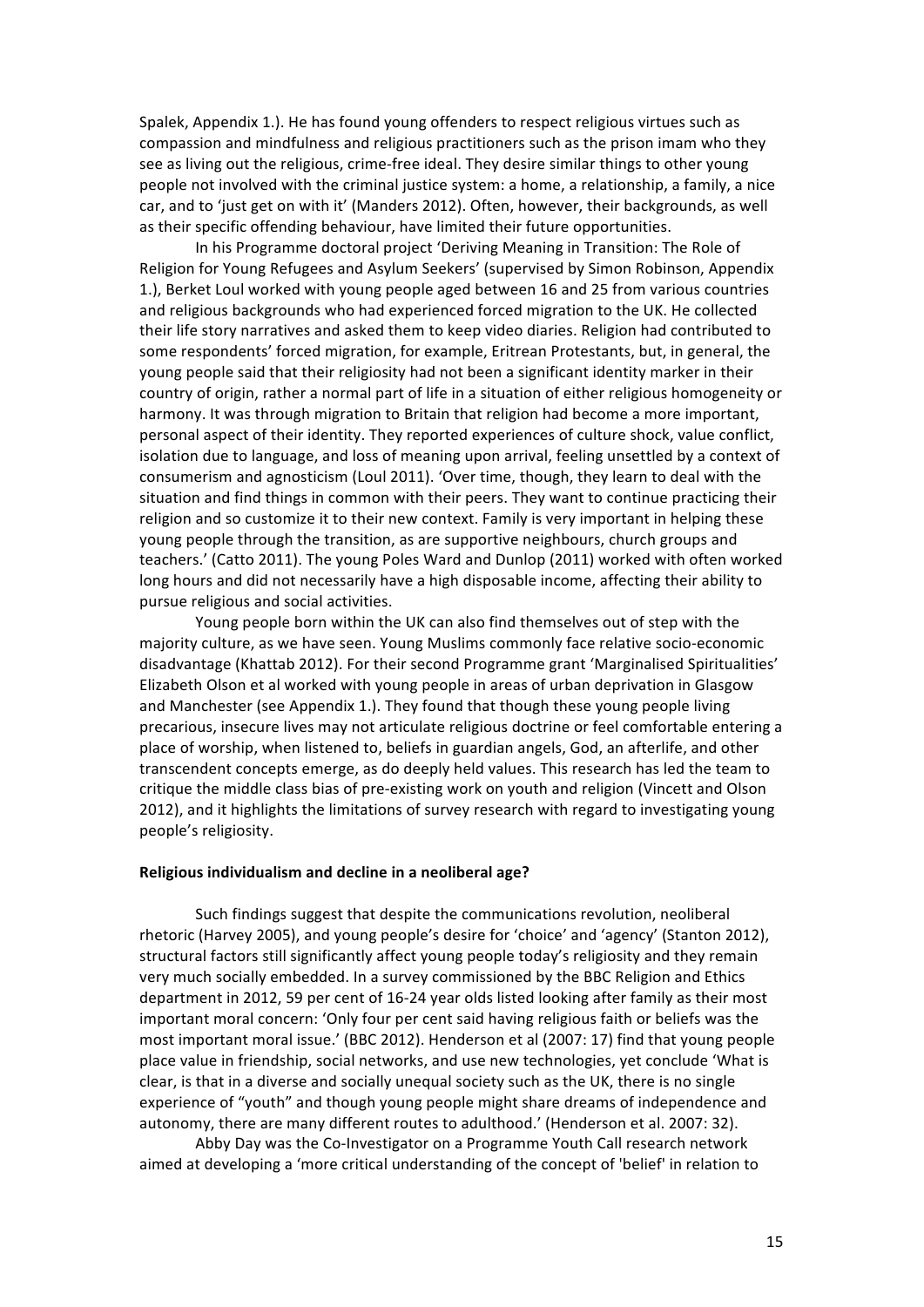the study of contemporary religion and young people.<sup>'29</sup> In her qualitative doctoral research (conducted prior to her work as part of the Religion and Society Programme), Day found a similar decrease in traditional modes of religiosity amongst young people in England as Smith and colleagues have done in the US (Day 2010a; 2011; Smith and Denton 2005). Yet, she challenges their analysis that this means young people's beliefs today are increasingly privatized and they lack a sufficient moral framework. Day is much more optimistic, citing international data indicating a decline in racism and nationalism and increased acceptance of pluralism amongst young people. She finds the location of beliefs and values to be shifting from the religious to the social, rather than declining (Day 2010a; 2011).

Vincett et al (2012) draw upon Day's work (2010b) to analyse data from the Programme small grant led by Elizabeth Olson, and conclude that 'In the face of heterodoxy and hesitancy of belief, belief as a propositional system loses authority to belief as religious action.' (Vincett et al. 2012: 285). When they do not occupy an obviously dominant position in culturally and religiously diverse contemporary Britain, young Christians are obliged to reflect upon how to live out their religious identity. They wish to live out their beliefs authentically in everyday life, which involves 'being willing to stand up for their beliefs and speak up for social justice and accepting others without prejudice or reservation.' (Vincett et al. 2012: 282). Their findings reinforce the importance of authenticity for younger generations in terms of religion, which Flory (2000) found for Generation X in America.

Flory (2000) found 'GenX' to place emphasis on identity as the Baby Boomers did, but for this to be rooted in community rather than purely personal. From their Programme project with religious and non-religious young people living in Glasgow and Manchester, Vincett and Olson (2012: 201) conclude that these young people's personal practice, not in line with a single, institutional religion, does not necessarily translate into highly individualized beliefs. Similarly, Stanton (2012: 392) found, contrary to Smith and Denton (2005) and Collins-Mayo et al (2010), churches' facilitation of relationships and social belonging vital to encouraging young people's participation.

Yip et al found in the Programme project 'Religion, Youth, and Sexuality' that Buddhist, Christian, Jewish, Muslim, Sikh and mixed faith British young people can and do struggle with the relationship between their religious and sexual identities, especially when they are lesbian, gay or bisexual (see Appendix 1.). Religious authorities can be unhelpful, and religious young people are sometimes withdrawn from school sex education by their parents. Nonetheless, respondents spoke positively about their faith as a resource – not least in response to highly sexualized wider British culture  $-$  and with peer support finding ways to negotiate between authority and experience (Page and Yip 2012; Yip, Keenan, and Page 2011).

Findings from the Programme cited in this article from projects led by Guest, Loul, Manders, Singh, Ward and Yip, etc, all underline the importance of relationships – with family, with friends, with authority figures – for young people in Britain today's religious identities. They challenge the idea of a selfish, individualized 'Generation Me' in this era of globalization and neoliberal economics (Twenge 2006), suggesting instead the need for in depth, on the ground analyses which pay attention to context and the variety of issues young people face today, before passing judgment on a generation.

#### **Conclusion**

 

From the variety of findings presented from a single research programme, it is clear that it is difficult to generalize about today's British religious young person. We can say,

<sup>&</sup>lt;sup>29</sup> Led by Gordon Lynch: http://www.bbk.ac.uk/crcs/research/belief\_network (accessed 12:22 27 January 2013).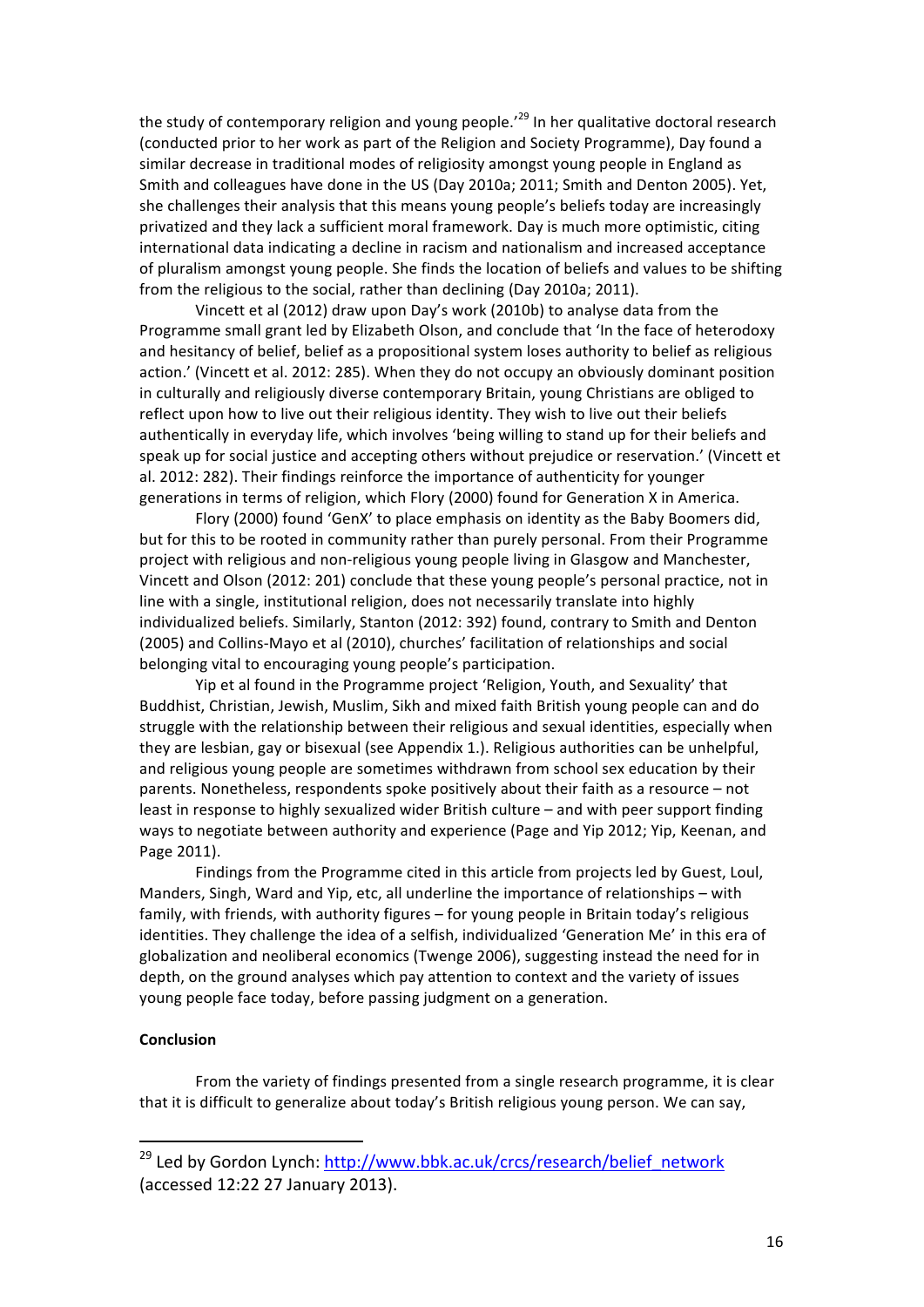though, that they can no longer be assumed to be in the majority, they appear to embrace authenticity, diversity and trusting relationships, as well as social media, and are affected by structural inequalities and intensifying global relations. It is difficult to predict future trends, but new approaches paying attention to the interplay of structure and agency raise questions for old models within academia and religious groups.

Narratives from youth studies parallel those within the study of religion and political science regarding social change in modernity within and beyond Britain. The same stories of traditional institutional decline related to shifting employment patterns and gender relations in the West and globalization are told (Brown 2009; France 2007; Norris 2002; Woodhead 2012). As the international economy has become increasingly interconnected, migration has intensified, the welfare state has expanded and subsequently begun to retreat, women have worked increasingly outside of the home, collective political activism has grown and is now waning, historic churches continue to shed members, and youth has been constructed and reconstructed as a distinct social category. At a key moment of transition in their lives, British religious young people, just like non-religious British young people, and young people elsewhere, are born into the consequences of these changes and affected by global forces. Hence, commonalities across this 'generation' can be and are observed. Yet, their personal biographies and localities make a difference, and the grand narrative of decline (Voas and Crockett 2005) and individualization (Giddens 1991) is not fully realized in the study of young people (and religiosity). Henderson et al (2007) observe:

'Belonging involves a relationship to place, neighbourhood, homeland or nation. But it may also involve a sense of belonging to a faith or community. Despite the impact of processes of secularisation it appears that religion is becoming an increasingly important signifier of identity. Interest in "new" as well as established religions and alternative expressions of spirituality may constitute a new form of politics or meet the same needs as an involvement in politics may have served for an earlier generation of young people.' (Henderson et al. 2007: 16).

Fewer young people in Britain are reporting a Christian identity or attending church than previously, but young people are also being religious in new ways (Woodhead 2010: 240). Hence many of the projects funded by the Religion and Society Programme cited here have involved methodological innovations in order to access these new ways (as called for by Lynch (2010) and Hemming and Madge (2011), see under 'The statistical picture in the UK' above). For example, Madge, Olson, Scourfield, Ward and their project colleagues involved children and young people in the co-production of multi-media research, simultaneously helping them to develop new skills and enhancing the validity of findings.<sup>30</sup>

In the introduction to *Religion and Youth* Collins-Mayo (2010: 6) signals the Religion and Society Programme's commissioning of research into youth and religion and describes the edited volume as a 'staging post on [the] way.' This new body of research funded by the AHRC and ESRC represents a cross-disciplinary recognition that religious change in contemporary Britain is multi rather than unidirectional and a more multi-faith approach. A more diverse array of young people has been engaged with, beyond as well as within churches, schools and youth groups, including in online spaces. Through focus upon the local and everyday lived experience, findings continue the challenge to a narrow conception of religion as essentially about propositional beliefs and attendance at a place of worship (Singh 2012a; Stanton 2012).

Findings from youth-related Religion and Society projects continue to be published, with data on young people not identifying with a religious group as well as religious young

<sup>&</sup>lt;sup>30</sup> Please visit http://vimeo.com/channels/learningtobeamuslim/page:1 for an example from Scourfield et al's Religion and Society Programme project of such collaborative research (accessed 14:55 8 September 2013).